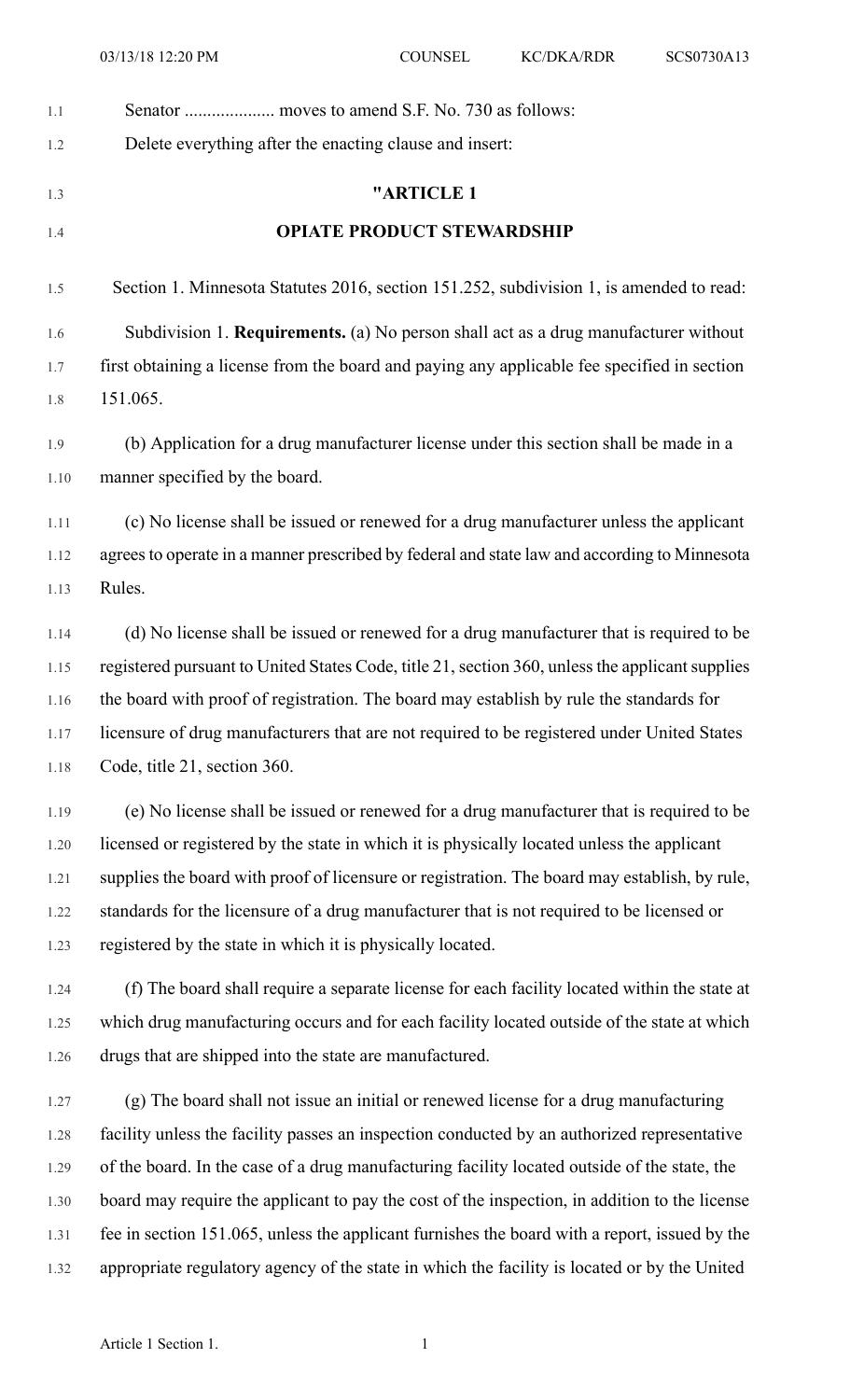2.1 States Food and Drug Administration, of an inspection that has occurred within the 24 2.2 months immediately preceding receipt of the license application by the board. The board 2.3 may deny licensure unless the applicant submits documentation satisfactory to the board 2.4 that any deficiencies noted in an inspection report have been corrected. 2.5 (h) The board shall not issue a renewed license for a drug manufacturer unless the 2.6 manufacturer pays any stewardship fee it is required to pay under section 151.2521. 2.7 Sec. 2. **[151.2521] OPIATE PRODUCT STEWARDSHIP FEE.** 2.8 Subdivision 1. **Opiate product stewardship fee established.** (a) A manufacturer licensed 2.9 under section 151.252 that sells any products containing opium or opiates listed in section 2.10 152.02, subdivision 3, paragraphs (b) and (c), any products containing narcotics listed in 2.11 section 152.02, subdivision 4, paragraph (e), or any products containing narcotic drugs listed 2.12 in section 152.02, subdivision 5, paragraph (b), shall pay to the Board of Pharmacy a

2.13 stewardship fee as specified in this section.

## 2.14 (b) Drugs approved by the United Food and Drug Administration for the treatment of 2.15 opioid dependence are not subject to the annual stewardship fee, but only when used for 2.16 that purpose.

2.17 Subd. 2. **Reporting requirements.** (a) Effective December 1, 2018, a manufacturer 2.18 licensed under section 151.252 must provide the board with data about each of its prescription 2.19 products that contain controlled substances listed in section 152.02, subdivisions 3 through 2.20 6 that are sold within this state as of that date. The data shall include, for each product, the 2.21 trade and generic names, strength, package size, and National Drug Code. A manufacturer 2.22 required to report this data shall also report a billing address to which the board can send 2.23 invoices and inquiries related to the product stewardship fee. A manufacturer must notify 2.24 the board of any change to this data no later than 30 days after the change is made. The 2.25 board may require a manufacturer to confirm the accuracy of the data on a quarterly basis. 2.26 If a manufacturer fails to provide information required under this paragraph on a timely 2.27 basis, the board may assess an administrative penalty of \$100 per day. This penalty must 2.28 not be considered a form of disciplinary action. 2.29 (b) Effective February 1, 2019, a manufacturer licensed under section 151.252 or a 2.30 wholesaler licensed under section 151.47 must report to the board every sale, delivery, or 2.31 other distribution within or into this state of any prescription controlled substance listed in 2.32 section 152.02, subdivisions 3 to 6, that is made to any practitioner, pharmacy, hospital,

- 2.33 veterinary hospital, or other person who is permitted by section 151.37 to possess controlled
- 2.34 substances for administration or dispensing to patients. Reporting must be in the manner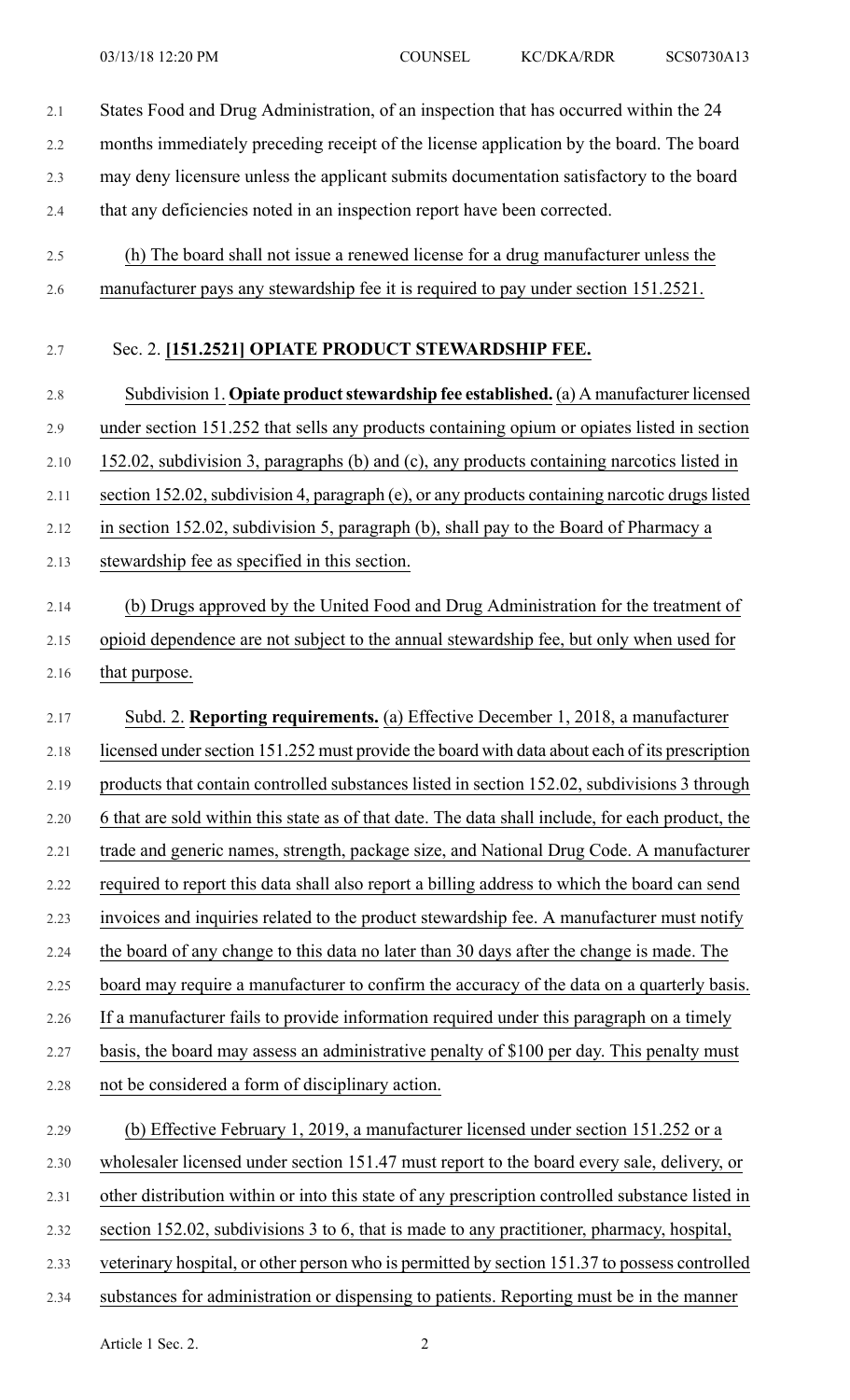| 3.1  | and format specified by the board, and must occur by the 15th day of each calendar month,         |
|------|---------------------------------------------------------------------------------------------------|
| 3.2  | for sales, deliveries, and other distributions that occurred during the previous calendar         |
| 3.3  | month, except that the first report submitted to the board must include data retroactive to       |
| 3.4  | July 1, 2018. If a manufacturer or wholesaler fails to provide information required under         |
| 3.5  | this paragraph on a timely basis, the board may assess an administrative penalty of \$100         |
| 3.6  | per day. This penalty must not be considered a form of disciplinary action.                       |
| 3.7  | (c) Effective February 1, 2019, any pharmacy licensed under section 151.19 and located            |
| 3.8  | outside of this state, including, but not limited to, community, long-term care, mail order,      |
| 3.9  | and compounding and central service pharmacies, must report to the board the dispensing           |
| 3.10 | of drugs listed in subdivision 1 that is made to patients located within this state. Reporting    |
| 3.11 | must be in the manner and format specified by the board, and must occur by the 15th day           |
| 3.12 | of each calendar month, for dispensing that occurred during the previous calendar month,          |
| 3.13 | except that the first report submitted to the board must include data retroactive to July 1,      |
| 3.14 | 2018. If a pharmacy fails to provide information required under this paragraph on a timely        |
| 3.15 | basis, the board may assess an administrative penalty of \$100 per day. This penalty must         |
| 3.16 | not be considered a form of disciplinary action.                                                  |
| 3.17 | (d) Effective February 1, 2019, the owners of pharmacies that are located within this             |
| 3.18 | state must report to the board the intracompany delivery or distribution, into this state, of     |
| 3.19 | the drugs listed in subdivision 1, to the extent that those deliveries and distributions are not  |
| 3.20 | reported to the board by a licensed wholesaler owned by, under contract to, or otherwise          |
| 3.21 | operating on behalf of the owner of the pharmacies. Reporting must be in the manner and           |
| 3.22 | format specified by the board, and must occur by the 15th day of each calendar month, for         |
| 3.23 | deliveries and distributions that occurred during the previous calendar month, except that        |
| 3.24 | the first report submitted to the board must include data retroactive to July 1, 2018.            |
| 3.25 | Subd. 3. Invoicing and payment. (a) The board, beginning January 1, 2019, and at least            |
| 3.26 | quarterly, must use the data submitted under subdivision 2 to prepare invoices for each           |
| 3.27 | manufacturer that is required to pay the opiate stewardship fee required by this section. The     |
| 3.28 | invoices for each quarter must be prepared and sent to manufacturers no later than 45 days        |
| 3.29 | after the end of each quarter, except that the first invoice prepared by the board shall be for   |
| 3.30 | the first three quarters of fiscal year 2019. Manufacturers must remit payment to the board       |
| 3.31 | by no later than 30 days after the date of the invoice. If a manufacturer fails to remit payment  |
| 3.32 | by that date, the board shall charge interest at the rate that manufacturers are charged interest |
| 3.33 | for making late Medicaid rebate payments.                                                         |
| 3.34 | (b) A manufacturer may dispute the amount invoiced by the board no later than 30 days             |

3.35 after the date of the invoice. However, the manufacturer must still remit payment for the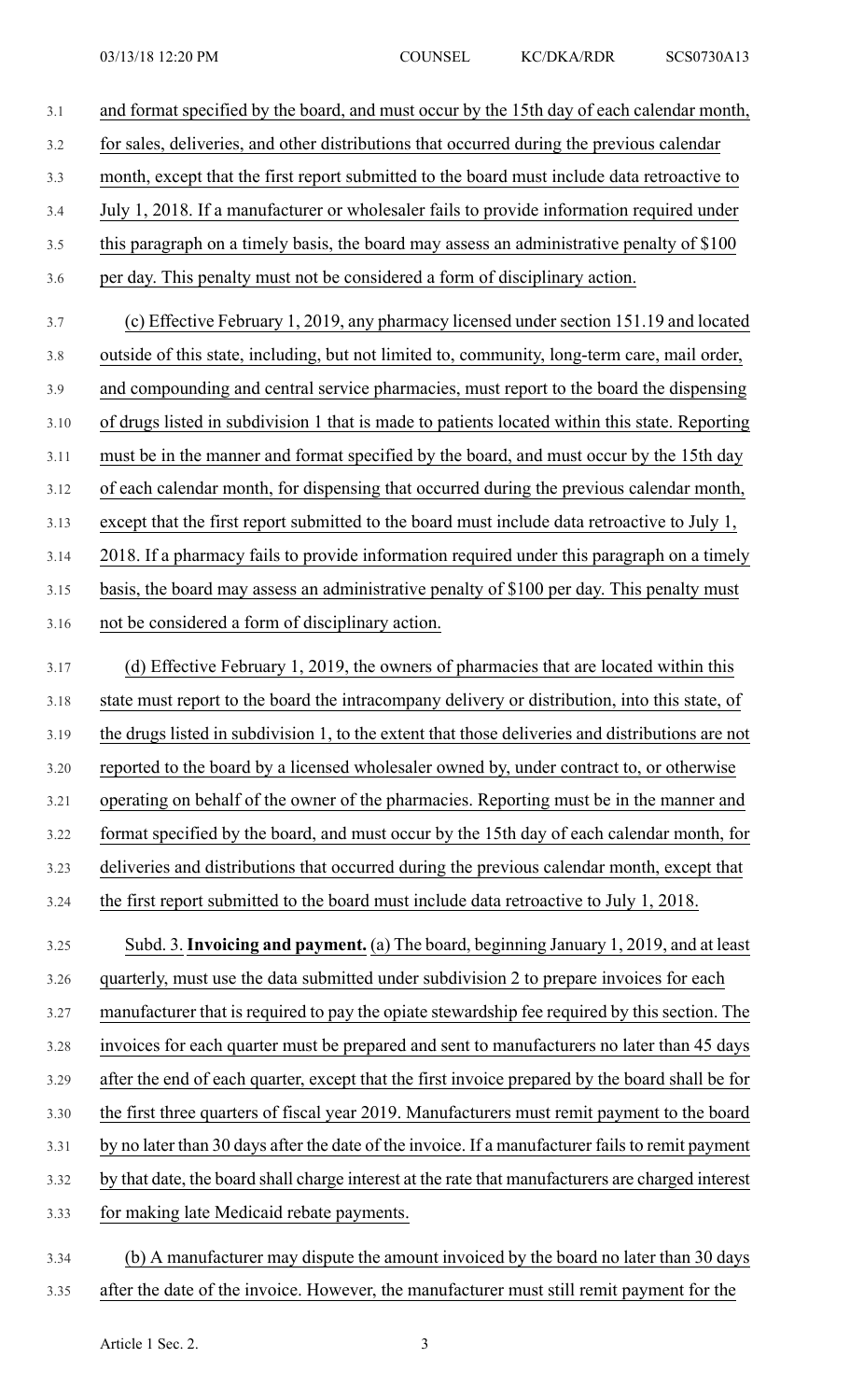| 4.1  | amount invoiced as required by this section. The dispute must be filed with the board in the  |
|------|-----------------------------------------------------------------------------------------------|
| 4.2  | manner and using the forms specified by the board. A manufacturer must submit, with the       |
| 4.3  | required forms, data satisfactory to the board that demonstrates that the original amount     |
| 4.4  | invoiced was incorrect. The board must make a decision concerning a dispute no later than     |
| 4.5  | 60 days after receiving the required dispute forms. If the board determines that the          |
| 4.6  | manufacturer has satisfactorily demonstrated that the original fee invoiced by the board was  |
| 4.7  | incorrect, the board must reimburse the manufacturer for any amount that is in excess of      |
| 4.8  | the correct amount that should have been invoiced when the board notifies the manufacturer    |
| 4.9  | of its decision.                                                                              |
| 4.10 | Subd. 4. Calculation of fees. (a) The board must calculate the fee that is to be paid by      |
| 4.11 | each manufacturer by using a base rate for all drugs listed in subdivision 1, and multipliers |
| 4.12 | of the base rate for certain drugs and dosage forms as specified in this subdivision.         |
| 4.13 | (b) The base rate shall be \$0.01 per unit distributed or dispensed. A unit is each capsule,  |
| 4.14 | tablet, milliliter, gram, or other such amount, as defined by board.                          |
| 4.15 | (c) An active ingredient multiplier of 10 shall be applied to the base for schedule II        |
| 4.16 | opium derivatives and opiates, as defined in section 152.02, subdivision 3, except as further |
| 4.17 | defined below:                                                                                |
|      |                                                                                               |
| 4.18 | $(1)$ oxycodone: 15;                                                                          |
| 4.19 | $(2)$ oxymorphone: 15;                                                                        |
| 4.20 | (3) hydromorphone: 15;                                                                        |
| 4.21 | $(4)$ methadone: 20; and                                                                      |
| 4.22 | $(5)$ fentanyl: 20.                                                                           |
| 4.23 | (d) In addition to the active ingredient multiplier, a dosage form multiplier shall be        |
| 4.24 | applied to the base as follows:                                                               |
| 4.25 | $(1)$ liquid: 0.2; and                                                                        |
| 4.26 | $(2)$ patch: 20.                                                                              |
| 4.27 | Sec. 3. [151.255] OPIATE STEWARDSHIP ADVISORY COUNCIL.                                        |
| 4.28 | Subdivision 1. Establishment of the advisory council. (a) The Opiate Stewardship              |
| 4.29 | Advisory Council is established to develop and implement a comprehensive and effective        |
| 4.30 | statewide effort to address the opioid addiction and overdose epidemic in Minnesota. The      |
| 4.31 | council shall focus on:                                                                       |
|      |                                                                                               |

Article 1 Sec. 3. 4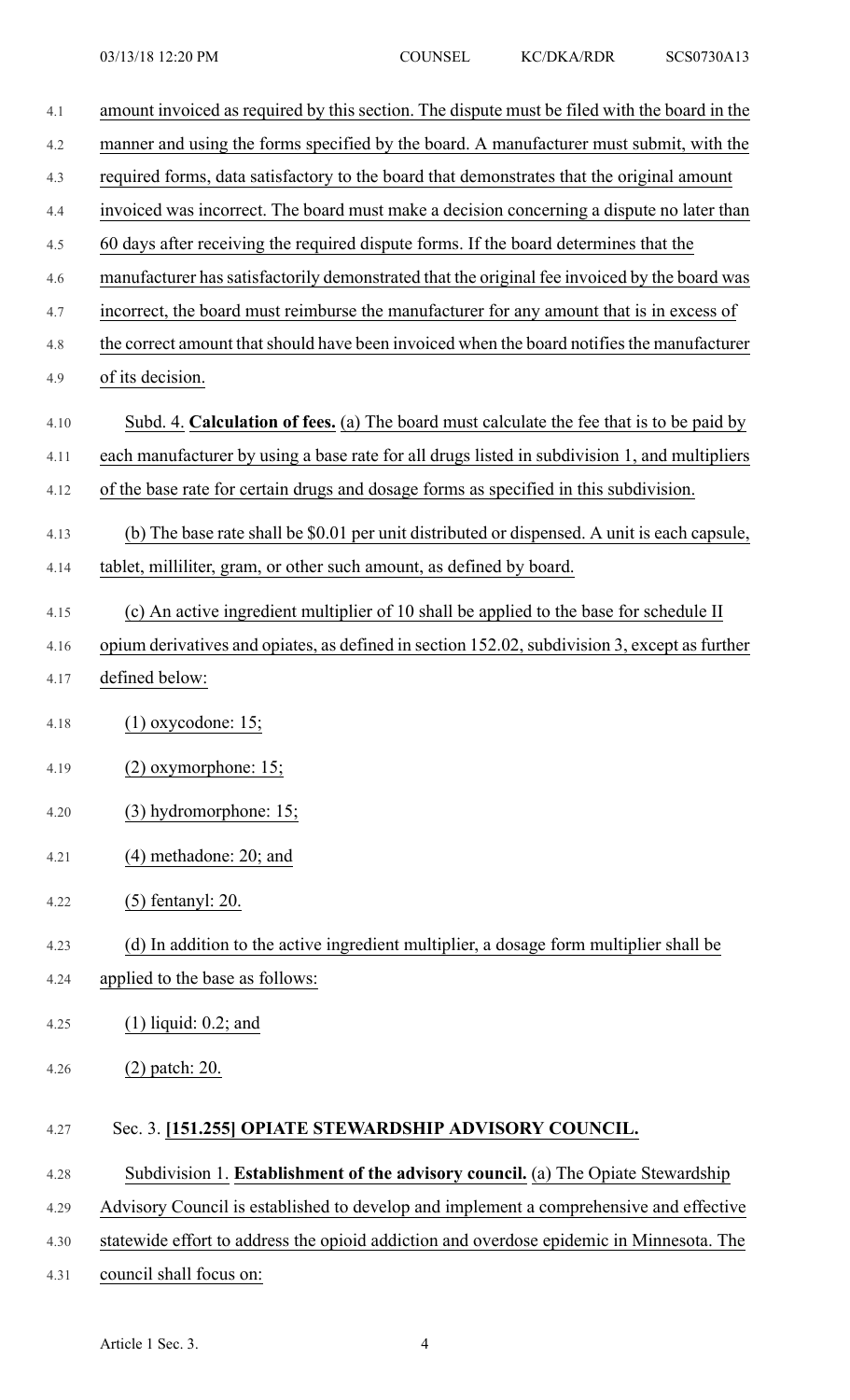| 5.1  | (1) prevention and education, including public education and awareness for adults and            |
|------|--------------------------------------------------------------------------------------------------|
| 5.2  | youth, prescriber education, the development and sustainability of opioid overdose prevention    |
| 5.3  | and education programs, and providing financial support to local law enforcement agencies        |
| 5.4  | for opiate antagonist programs;                                                                  |
| 5.5  | (2) treatment, including statewide access to effective treatment and recovery services           |
| 5.6  | that is aligned with Minnesota's model of care approach to promoting access to treatment         |
| 5.7  | and recovery services. This includes ensuring that individuals throughout the state have         |
| 5.8  | access to treatment and recovery services, including care coordination services; peer recovery   |
| 5.9  | services; medication-assisted treatment and office-based opioid treatment; integrative and       |
| 5.10 | multidisciplinary therapies; and culturally specific services; and                               |
| 5.11 | (3) innovation and capacity building, including development of evidence-based practices,         |
| 5.12 | using research and evaluation to understand which policies and programs promote efficient        |
| 5.13 | and effective prevention, treatment, and recovery results. This also includes ensuring that      |
| 5.14 | there are qualified providers and a comprehensive set of treatment and recovery services         |
| 5.15 | throughout the state.                                                                            |
| 5.16 | (b) The council shall:                                                                           |
| 5.17 | (1) review local, state, and federal initiatives and funding related to prevention and           |
| 5.18 | education, treatment, and services for individuals and families experiencing and affected        |
| 5.19 | by opioid abuse, and promoting innovation and capacity building to address the opioid            |
| 5.20 | addiction and overdose epidemic;                                                                 |
| 5.21 | (2) establish priorities to address the state's opioid addiction and overdose epidemic for       |
| 5.22 | the purpose of allocating funds and consult with the commissioner of management and              |
| 5.23 | budget to determine whether proposals are for evidence-based practices, promising practices,     |
| 5.24 | or theory-based practices;                                                                       |
| 5.25 | (3) ensure that available funding under this section is allocated to align with existing         |
| 5.26 | state and federal funding to achieve the greatest impact and ensure a coordinated state effort   |
| 5.27 | to address the opioid addiction and overdose epidemic;                                           |
| 5.28 | (4) develop criteria and procedures to be used in awarding grants and allocating available       |
| 5.29 | funds from the opiate stewardship account and select proposals to receive grant funding.         |
| 5.30 | The council is encouraged to select proposals that are promising practices or theory-based       |
| 5.31 | practices, in addition to evidence-based practices, to help identify new approaches to effective |
| 5.32 | prevention, treatment, and recovery; and                                                         |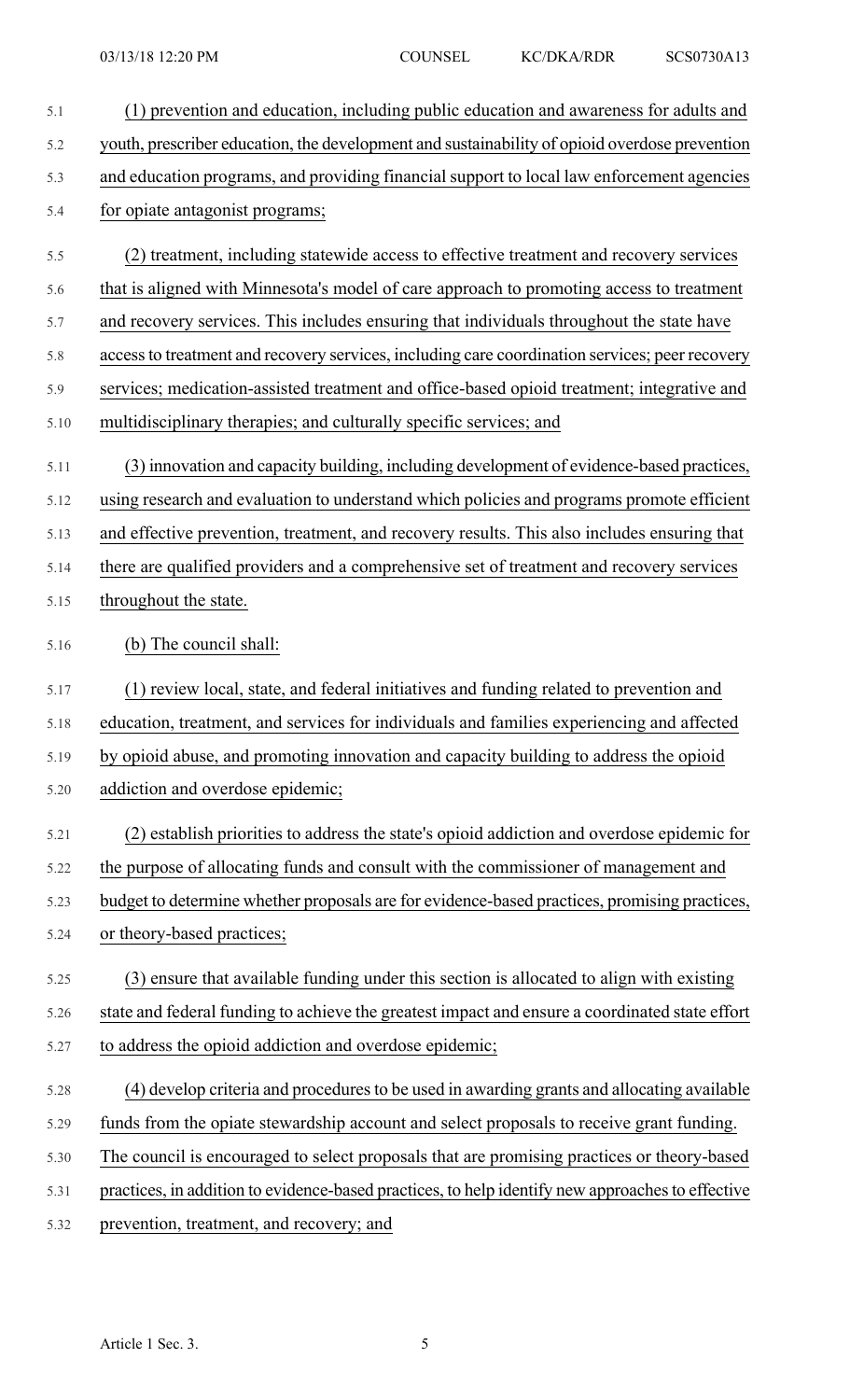| 6.1  | (5) in consultation with the commissioner of management and budget, and within                       |
|------|------------------------------------------------------------------------------------------------------|
| 6.2  | available appropriations, select from the awarded grants projects that include promising             |
| 6.3  | practices or theory-based activities for which the commissioner of management and budget             |
| 6.4  | shall conduct evaluations using experimental or quasi-experimental design. Grants awarded            |
| 6.5  | to proposals that include promising practices or theory-based activities and that are selected       |
| 6.6  | for an evaluation shall be administered to support the experimental or quasi-experimental            |
| 6.7  | evaluation and require grantees to collect and report information that is needed to complete         |
| 6.8  | the evaluation. The commissioner of management and budget, under section 15.08, may                  |
| 6.9  | obtain additional relevant data to support the experimental or quasi-experimental evaluation         |
| 6.10 | studies.                                                                                             |
| 6.11 | (c) The commissioner of human services shall award grants from the opiate stewardship                |
| 6.12 | account under section 151.256. The grants shall be awarded to proposals selected by the              |
| 6.13 | advisory council that address the priorities in paragraph (a), clauses $(1)$ to $(3)$ . No more than |
| 6.14 | three percent of the grant amount may be used by the grantee for administration. The                 |
| 6.15 | commissioner of human services shall submit a report of grants to be awarded for the                 |
| 6.16 | upcoming fiscal year to the chairs and ranking minority members of the legislative                   |
| 6.17 | committees with jurisdiction over health and human services policy and finance, by March             |
| 6.18 | 1 of each year, beginning March 1, 2019.                                                             |
| 6.19 | Subd. 2. Membership. (a) The council shall consist of 18 members appointed by the                    |
| 6.20 | commissioner of human services, except as otherwise specified:                                       |
| 6.21 | (1) two members of the house of representatives, one from the majority party appointed               |
| 6.22 | by the speaker of the house and one from the minority party appointed by the minority                |
| 6.23 | leader;                                                                                              |
| 6.24 | (2) two members of the senate, one from the majority party appointed by the senate                   |
| 6.25 | majority leader and one from the minority party appointed by the senate minority leader;             |
| 6.26 | (3) one member appointed by the Board of Pharmacy;                                                   |
| 6.27 | (4) one member who is a medical doctor appointed by the Minnesota chapter of the                     |
| 6.28 | American College of Emergency Physicians;                                                            |
| 6.29 | (5) one member representing opioid treatment programs or sober living programs;                      |
| 6.30 | (6) one member who is a medical doctor appointed by the Minnesota Hospital                           |
| 6.31 | Association;                                                                                         |
| 6.32 | ) one member who is a medical doctor appointed by the Minnesota Society of Addiction                 |
| 6.33 | Medicine;                                                                                            |

Article 1 Sec. 3. 6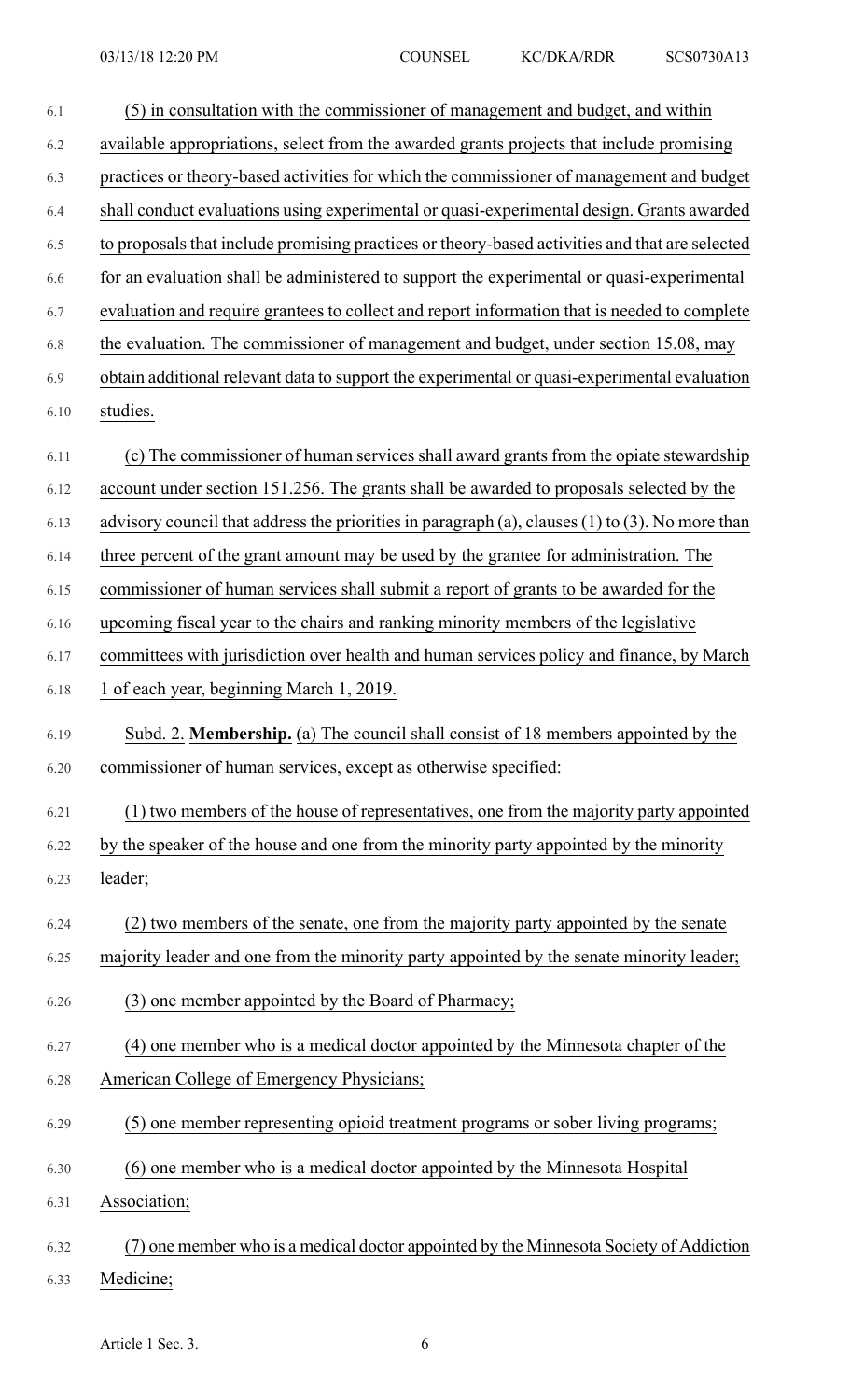| 7.1  | (8) one member representing a pain psychologist;                                                  |
|------|---------------------------------------------------------------------------------------------------|
| 7.2  | (9) one member appointed by the Steve Rummler Hope Network;                                       |
| 7.3  | (10) one member appointed by the Minnesota Ambulance Association;                                 |
| 7.4  | (11) one member representing the Minnesota courts who is a judge or law enforcement               |
| 7.5  | officer;                                                                                          |
| 7.6  | (12) one public member who is a Minnesota resident and who has been impacted by the               |
| 7.7  | opioid epidemic;                                                                                  |
| 7.8  | (13) one member representing a manufacturer of opiates;                                           |
| 7.9  | (14) one member representing an Indian tribe;                                                     |
| 7.10 | (15) the commissioner of human services or designee; and                                          |
| 7.11 | (16) the commissioner of health or designee.                                                      |
| 7.12 | (b) The commissioner shall coordinate appointments to provide geographic diversity                |
| 7.13 | and shall ensure that at least one-half of council members reside outside of the seven-county     |
| 7.14 | metropolitan area.                                                                                |
| 7.15 | (c) The council is governed by section 15.059, except that members of the council shall           |
| 7.16 | receive no compensation other than reimbursement for expenses. Notwithstanding section            |
| 7.17 | 15.059, subdivision 6, the council shall not expire.                                              |
| 7.18 | (d) The chair shall convene the council at least quarterly, and may convene other meetings        |
| 7.19 | as necessary. The chair shall convene meetings at different locations in the state to provide     |
| 7.20 | geographic access, and shall ensure that at least one-half of the meetings are held at locations  |
| 7.21 | outside of the seven-county metropolitan area.                                                    |
| 7.22 | (e) The commissioner of human services shall provide staff and administrative services            |
| 7.23 | for the advisory council.                                                                         |
| 7.24 | The council is subject to chapter 13D.<br>(f)                                                     |
| 7.25 | Subd. 3. Conflict of interest. Advisory council members must disclose to the council              |
| 7.26 | and recuse themselves from voting on any matter before the council if the member has a            |
| 7.27 | conflict of interest. A conflict of interest means a financial association that has the potential |
| 7.28 | to bias or have the appearance of biasing a council member's decision related to the opiate       |
| 7.29 | stewardship grant decision process or other council activities under this section.                |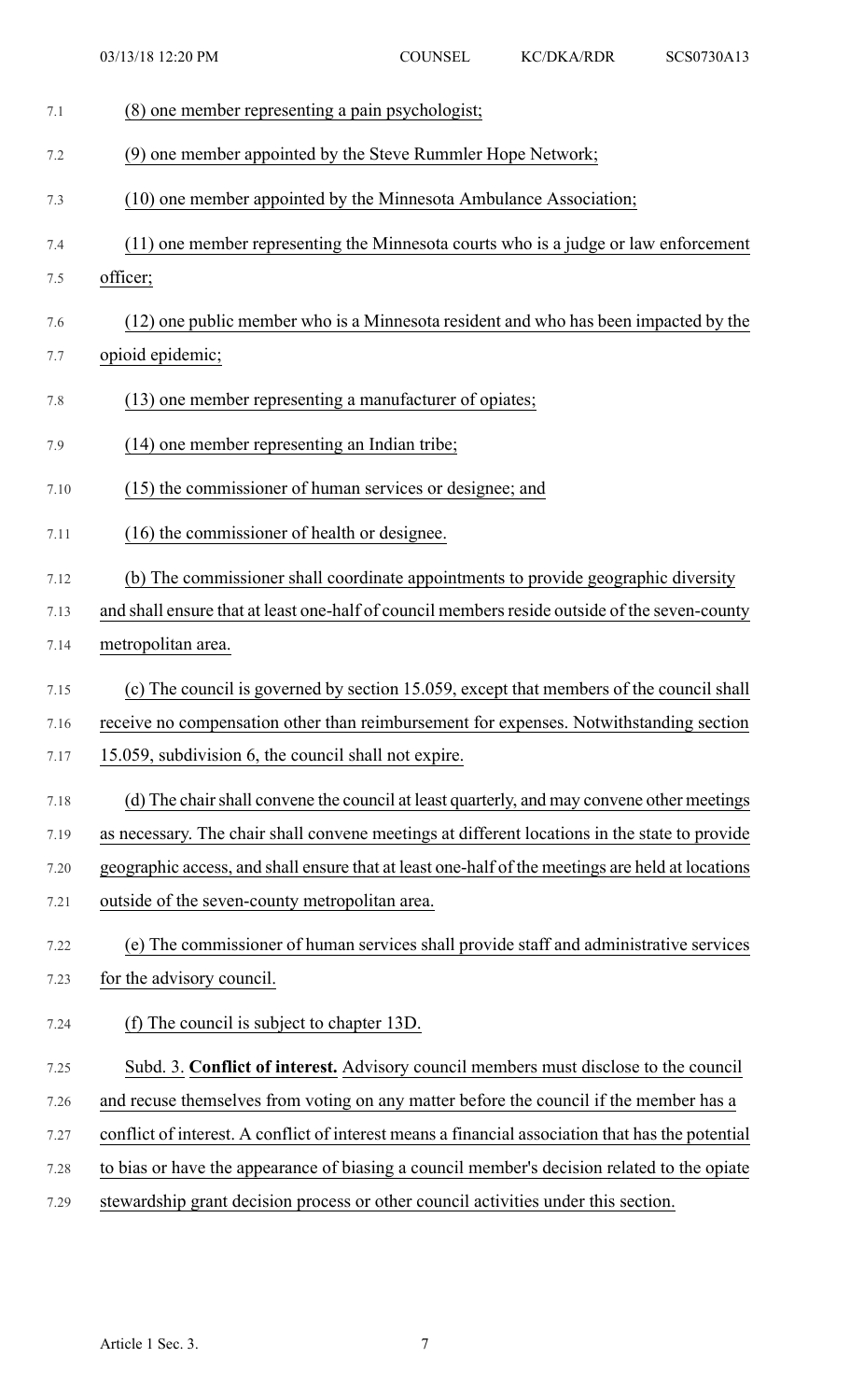| 8.1  | Sec. 4. [151.256] OPIATE STEWARDSHIP ACCOUNT.                                                   |
|------|-------------------------------------------------------------------------------------------------|
| 8.2  | Subdivision 1. Establishment. The opiate stewardship account is established in the              |
| 8.3  | special revenue fund in the state treasury. The fees collected by the Board of Pharmacy         |
| 8.4  | under section 151.2521 shall be deposited into the account.                                     |
| 8.5  | Subd. 2. Use of account funds. (a) Beginning in fiscal year 2020, money in the account          |
| 8.6  | shall be appropriated each fiscal year as specified in this section.                            |
| 8.7  | (b) \$ is appropriated from the opiate stewardship account to the Board of Pharmacy             |
| 8.8  | for administrative costs related to collection of the stewardship fee established under section |
| 8.9  | 151.2521.                                                                                       |
| 8.10 | (c) \$ is appropriated to the commissioner of management and budget for evaluation              |
| 8.11 | activities under section 151.255.                                                               |
| 8.12 | (d) \$ is appropriated from the opiate stewardship account to the commissioner of               |
| 8.13 | human services for the provision of administrative services to the Opiate Stewardship           |
| 8.14 | Advisory Council and for the administration of the grants awarded under paragraph (e).          |
| 8.15 | (e) Money remaining in the opiate stewardship account after making the appropriations           |
| 8.16 | required in paragraphs (b) through (d) is appropriated to the commissioner of human services.   |
| 8.17 | The commissioner shall distribute the appropriation as follows:                                 |
| 8.18 | (1) at least 50 percent of the amount appropriated shall be distributed by the commissioner     |
| 8.19 | to county social service agencies to provide child protection services to children and families |
| 8.20 | who are affected by addiction. The commissioner shall distribute this money proportionally      |
| 8.21 | to counties based on the number of open child protection case management cases in the           |
| 8.22 | county using data from the previous calendar year; and                                          |
| 8.23 | (2) the remaining money shall be awarded as specified by the Opiate Stewardship                 |
| 8.24 | Advisory Council as grants under section 151.255, unless otherwise appropriated by the          |
| 8.25 | legislature.                                                                                    |
| 8.26 | Sec. 5. USE OF OPIATE STEWARDSHIP ACCOUNT FUNDING FOR FISCAL                                    |
| 8.27 | <b>YEAR 2019.</b>                                                                               |
|      |                                                                                                 |
| 8.28 | Subdivision 1. Appropriation. (a) For fiscal year 2019, all money in the account after          |
| 8.29 | making the appropriations required under subdivisions 2, 3, and 4, is appropriated to the       |
| 8.30 | commissioner of human services. The commissioner, in consultation with the Opiate               |
| 8.31 | Stewardship Advisory Council, shall distribute the appropriation according to paragraphs        |
| 8.32 | (b) and (c).                                                                                    |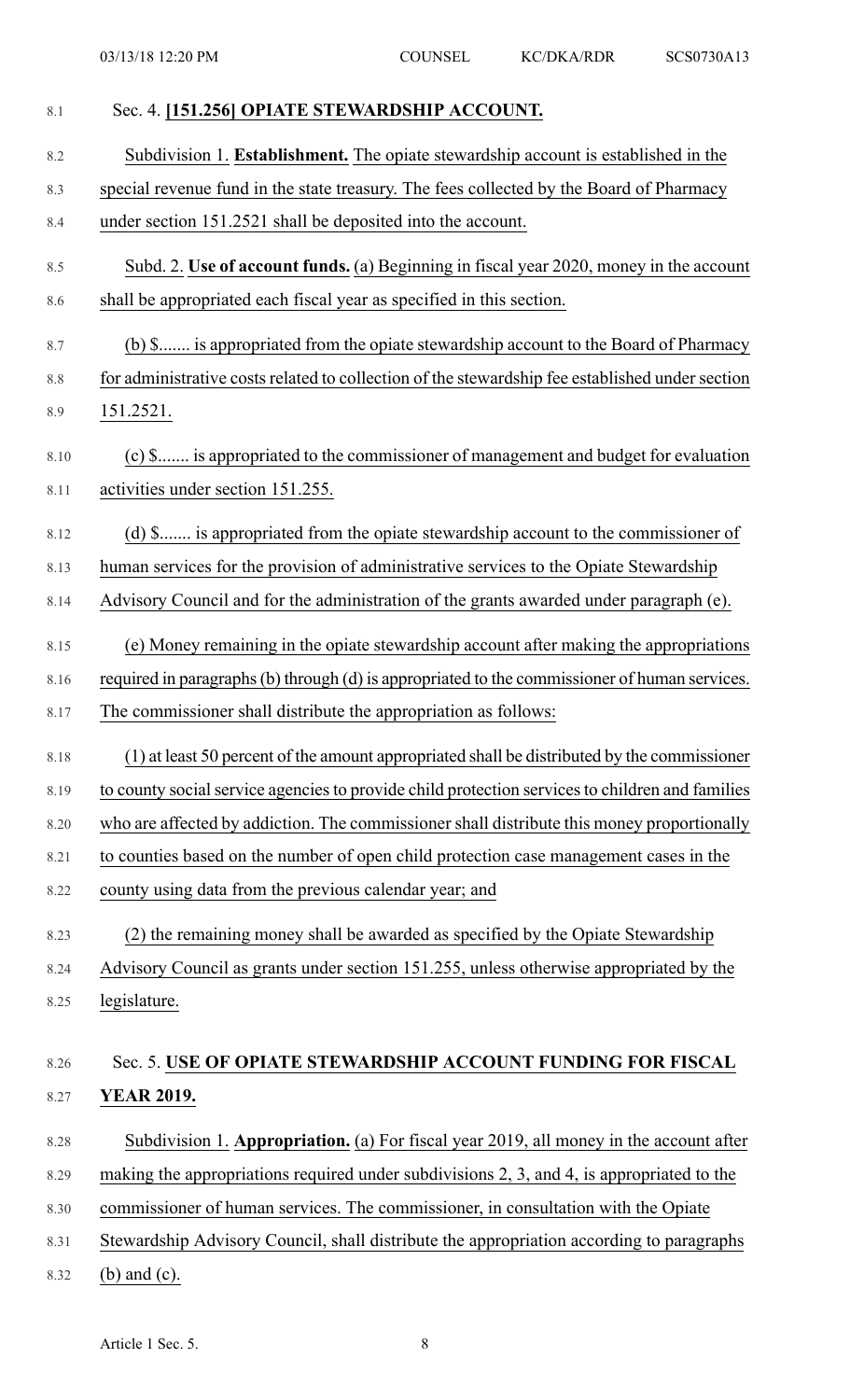| 9.1  | (b) At least 50 percent of the available funds shall be used for county social services     |
|------|---------------------------------------------------------------------------------------------|
| 9.2  | agencies to provide child protection services to children and families who are affected by  |
| 9.3  | addiction. The commissioner shall distribute the money allocated under this paragraph       |
| 9.4  | proportionally to counties based on the number of open child protection case management     |
| 9.5  | cases in the county using data from the previous calendar year.                             |
| 9.6  | (c) The remaining available funds shall be used for grants to recipients who received       |
| 9.7  | state target response grants in 2017 for an extension for community health care outcomes    |
| 9.8  | (ECHO) hub.                                                                                 |
| 9.9  | Subd. 2. Board of Pharmacy. \$ in fiscal year 2019 is appropriated from the opiate          |
| 9.10 | stewardship account to the Board of Pharmacy for administrative costs related to collection |
| 9.11 | of the stewardship fee established under Minnesota Statutes, section 151.2521. This is a    |
| 9.12 | onetime appropriation.                                                                      |
| 9.13 | Subd. 3. Commissioner of management and budget. \$ in fiscal year 2019 is                   |
| 9.14 | appropriated from the opiate stewardship account to the commissioner of management and      |
| 9.15 | budget for evaluation activities under section 151.255.                                     |
| 9.16 | Subd. 4. Commissioner of human services. \$ is appropriated in fiscal year 2019             |
| 9.17 | from the opiate stewardship account to the commissioner of human services for providing     |
| 9.18 | administrative services to the Opiate Stewardship Advisory Council established under        |
| 9.19 | Minnesota Statutes, section 151.255.                                                        |
| 9.20 | Sec. 6. OPIATE STEWARDSHIP ADVISORY COUNCIL FIRST MEETING.                                  |
| 9.21 | The commissioner of human services shall convene the first meeting of the Opiate            |
| 9.22 | Stewardship Advisory Council established under Minnesota Statutes, section 151.255, no      |
| 9.23 | later than October 1, 2018. The members shall elect a chair at the first meeting.           |
| 9.24 | <b>ARTICLE 2</b>                                                                            |
| 9.25 | PRESCRIPTION MONITORING PROGRAM FUNDING                                                     |
| 9.26 | Section 1. Minnesota Statutes 2016, section 151.065, is amended by adding a subdivision     |
| 9.27 | to read:                                                                                    |
| 9.28 | Subd. 3a. Annual opiate registration fees. (a) By March 1 of each year beginning            |
| 9.29 | March 1, 2019, the board shall determine for each opiate drug manufacturer the number of    |
| 9.30 | dosage units of that manufacturer's schedule II and III opiates that were reported to the   |
| 9.31 | board through the prescription monitoring program established under section 152.126 for     |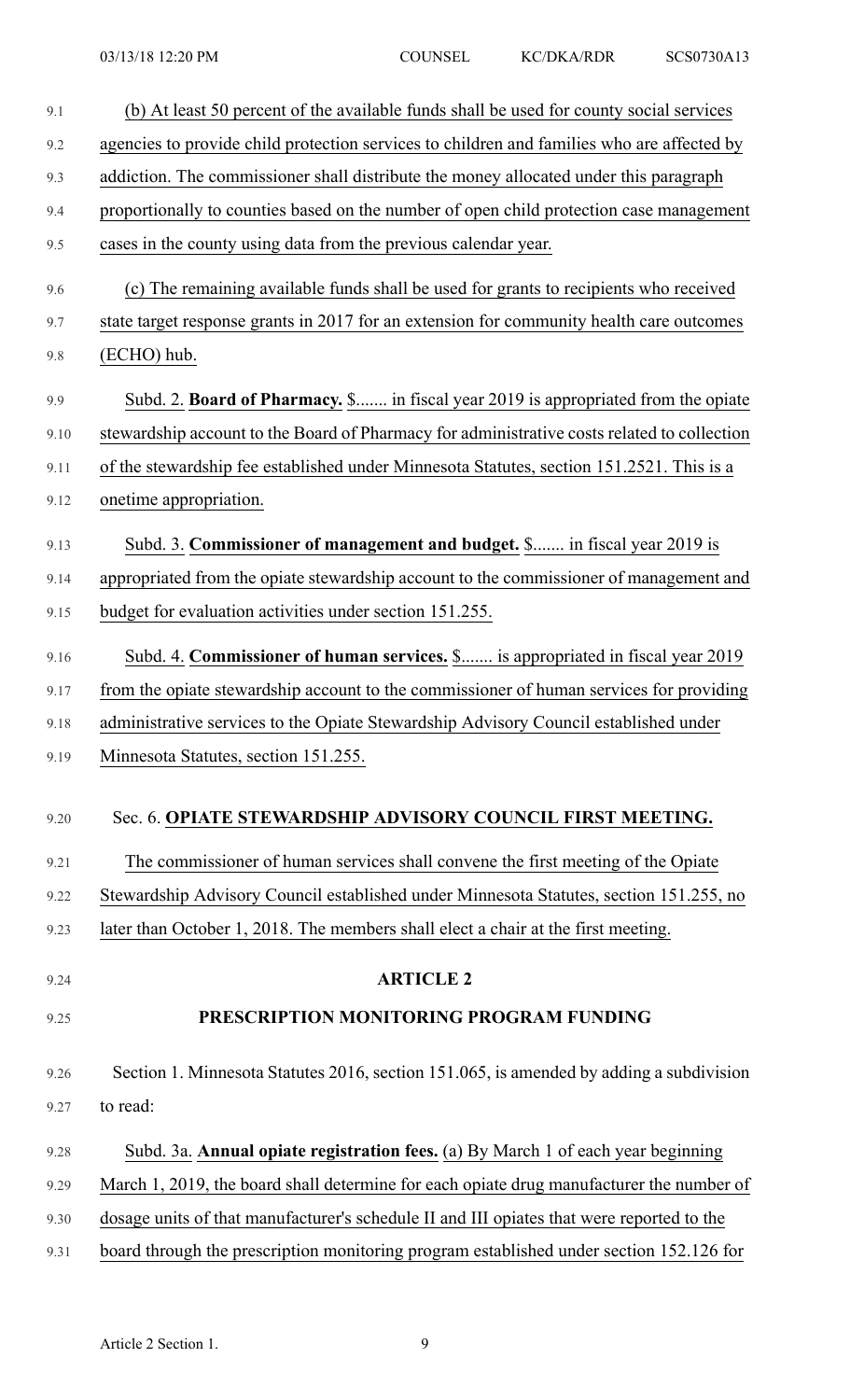- 10.1 the previous calendar year and inform the manufacturer of the amount of the registration
- 10.2 fee to be paid in accordance with section 151.252, subdivision 1, paragraph (b).
- 10.3 (b) Based on the quantity of reported dosage units, the fee due on June 1, 2019, June 1,
- 10.4 2020, and June 1, 2021, shall be for:
- 10.5 (1) more than 15,000,000, \$125,000;
- 10.6 (2) 5,000,001 to 15,000,000, \$75,000;
- 10.7 (3) 1,000,001 to 5,000,000, \$50,000;
- 10.8 (4) 100,000 to 1,000,000, \$12,500; and
- 10.9 (5) less than 100,000, \$625.
- 10.10 (c) Based on the quantity of reported dosage units, the fee due on June 1, 2022, and each
- 10.11 June 1 thereafter, shall be for:
- 10.12 (1) more than 15,000,000, \$50,000;
- 10.13 (2) 5,000,001 to 15,000,000, \$30,000;
- 10.14 (3) 1,000,001 to 5,000,000, \$10,000;
- 10.15 (4) 100,000 to 1,000,000, \$2,500; and
- 10.16 (5) less than 100,000, \$625.
- 10.17 Sec. 2. Minnesota Statutes 2016, section 151.065, is amended by adding a subdivision to 10.18 read:
- 10.19 Subd. 7. **Deposit.** Fees collected by the board under this section shall be deposited in 10.20 the state government special revenue fund.

10.21 Sec. 3. Minnesota Statutes 2016, section 151.252, subdivision 1, is amended to read:

10.22 Subdivision 1. **Requirements.** (a) No person shall act as a drug manufacturer without 10.23 first obtaining a license from the board and paying any applicable fee specified in section 10.24 151.065.

- 10.25 (b) In addition to the license required under paragraph (a), a manufacturer of opiates
- 10.26 must pay the registration fee required in accordance with section 151.065, subdivision 3a,
- 10.27 by June 1 of each year, beginning June 1, 2019. In the event of the change of ownership of
- 10.28 a manufacturer, or of a schedule II or III opiate, the new owner must pay the registration
- 10.29 fee required under section 151.065, subdivision 3a, that the original owner would have been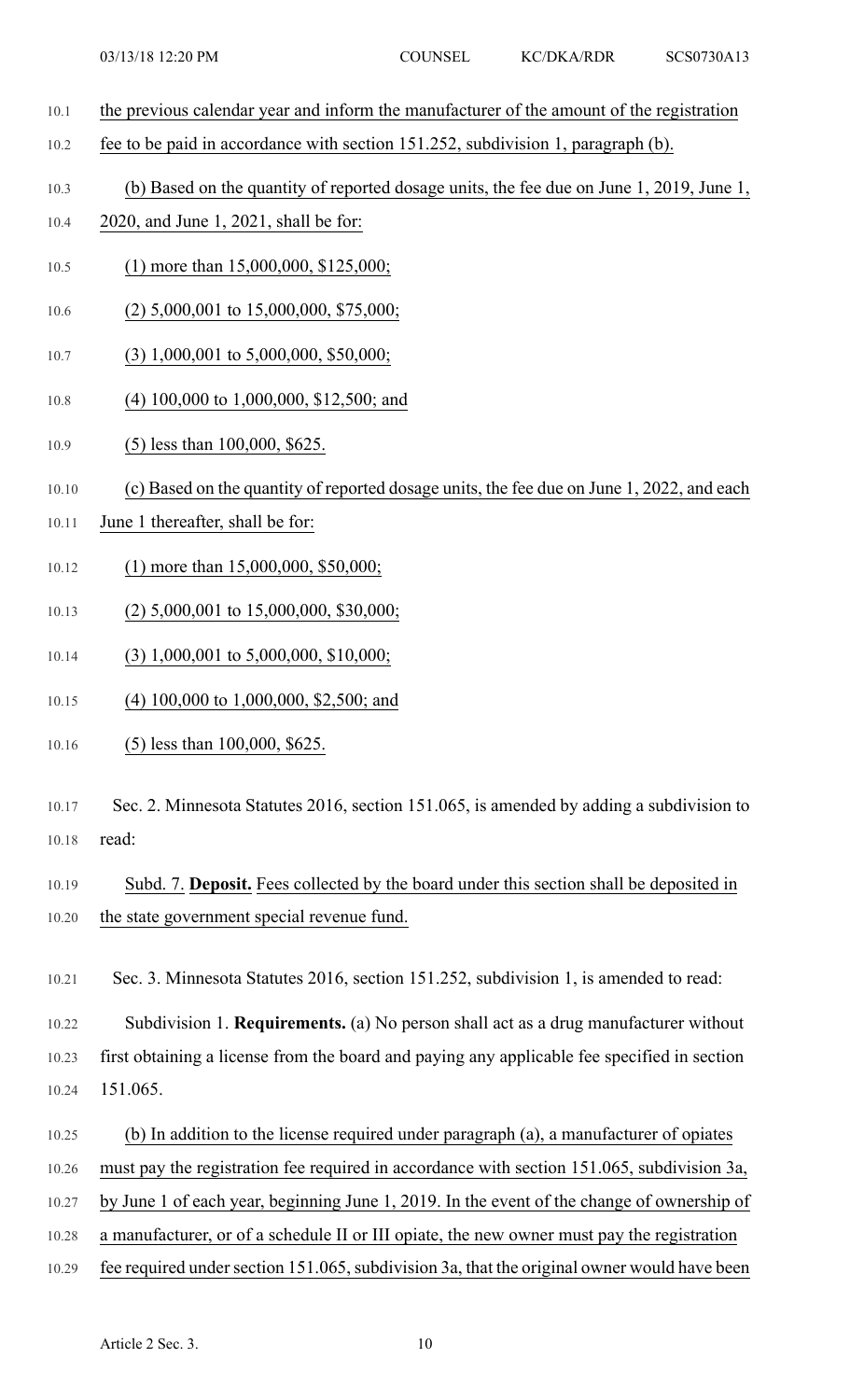11.1 assessed had it retained ownership. A manufacturer of opiates that has multiple facilities

11.2 licensed under paragraph (g) of this subdivision is required to obtain and pay for only one 11.3 registration.

11.4  $\qquad \qquad \textbf{(b)}$  (c) Application for a drug manufacturer license under this section shall be made in 11.5 a manner specified by the board.

11.6  $\left(\frac{e}{c}\right)$  (d) No license shall be issued or renewed for a drug manufacturer unless the applicant 11.7 agrees to operate in a manner prescribed by federal and state law and according to Minnesota 11.8 Rules.

11.9  $(d)$  (e) No license shall be issued or renewed for a drug manufacturer that is required to 11.10 be registered pursuant to United States Code, title 21, section 360, unless the applicant 11.11 supplies the board with proof of registration. The board may establish by rule the standards 11.12 for licensure of drug manufacturers that are not required to be registered under United States 11.13 Code, title 21, section 360.

11.14 (e) (f) No license shall be issued or renewed for a drug manufacturer that is required to 11.15 be licensed or registered by the state in which it is physically located unless the applicant 11.16 supplies the board with proof of licensure or registration. The board may establish, by rule, 11.17 standards for the licensure of a drug manufacturer that is not required to be licensed or 11.18 registered by the state in which it is physically located.

11.19  $(f)$  (g) The board shall require a separate license for each facility located within the state 11.20 at which drug manufacturing occurs and for each facility located outside of the state at 11.21 which drugs that are shipped into the state are manufactured.

11.22 (g) (h) The board shall not issue an initial or renewed license for a drug manufacturing 11.23 facility unless the facility passes an inspection conducted by an authorized representative 11.24 of the board. In the case of a drug manufacturing facility located outside of the state, the 11.25 board may require the applicant to pay the cost of the inspection, in addition to the license 11.26 fee in section 151.065, unless the applicant furnishes the board with a report, issued by the 11.27 appropriate regulatory agency of the state in which the facility is located or by the United 11.28 States Food and Drug Administration, of an inspection that has occurred within the 24 11.29 months immediately preceding receipt of the license application by the board. The board 11.30 may deny licensure unless the applicant submits documentation satisfactory to the board 11.31 that any deficiencies noted in an inspection report have been corrected.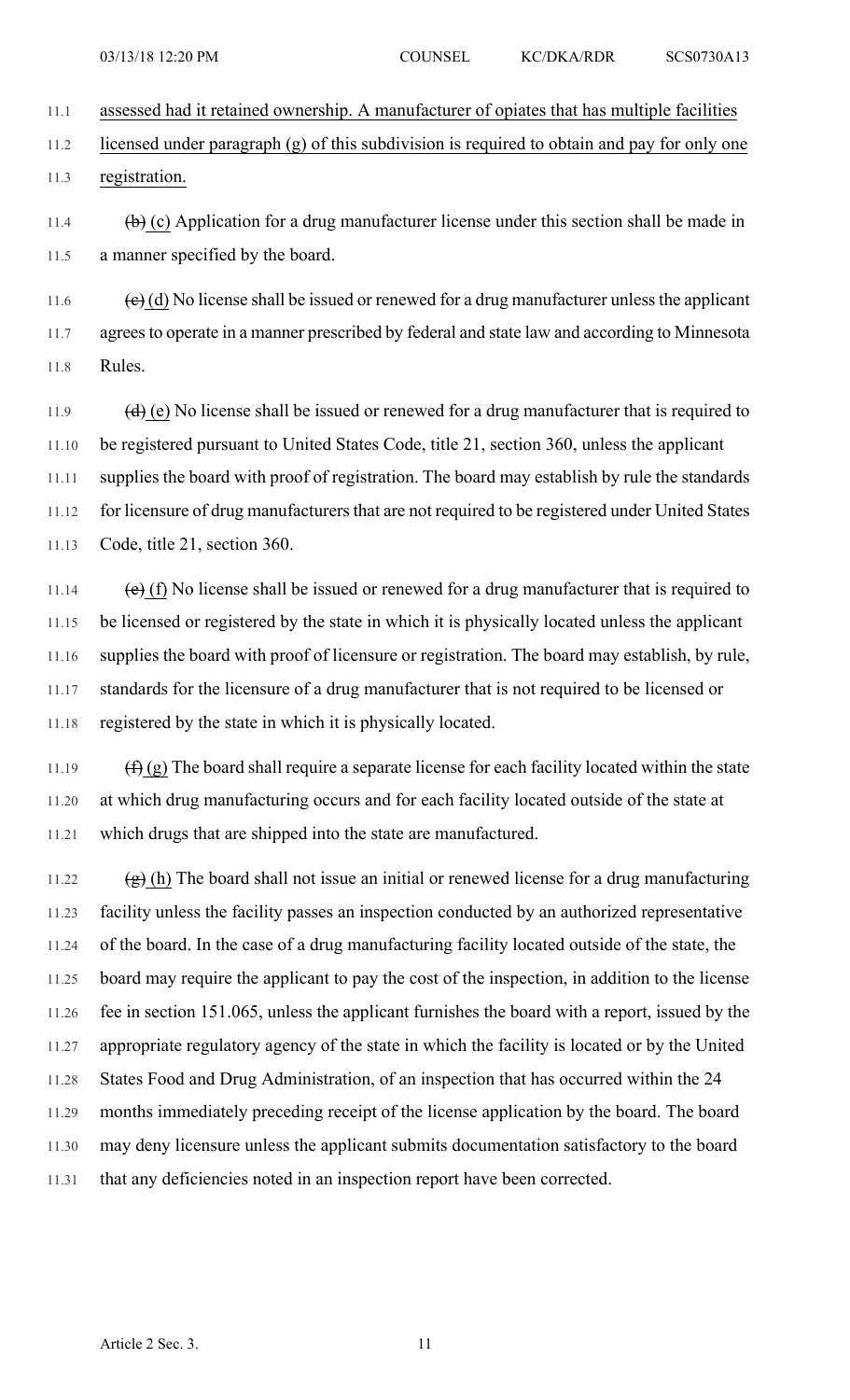12.1 Sec. 4. Minnesota Statutes 2016, section 152.126, subdivision 10, is amended to read:

12.2 Subd. 10. **Funding.** (a) The board may seek grants and private funds from nonprofit 12.3 charitable foundations, the federal government, and other sources to fund the enhancement 12.4 and ongoing operations of the prescription monitoring program established under this section. 12.5 Any funds received shall be appropriated to the board for this purpose. The board may not 12.6 expend funds to enhance the program in a way that conflicts with this section without seeking 12.7 approval from the legislature.

12.8 (b) Notwithstanding any other section, In the event that the opiate manufacturer 12.9 registration fees collected under section 151.252, subdivision 1, paragraph (b), the user fees 12.10 collected under paragraph (c), and any grants or funds received by the board under paragraph 12.11 (a) are not sufficient to fund the appropriation to the board for the operation of the 12.12 prescription monitoring program, the administrative services unit for the health-related 12.13 licensing boards shall apportion between the Board of Medical Practice, the Board of 12.14 Nursing, the Board of Dentistry, the Board of Podiatric Medicine, the Board of Optometry, 12.15 the Board of Veterinary Medicine, and the Board of Pharmacy an amount to be paid through 12.16 fees by each respective board. The amount apportioned to each board shall equal each 12.17 board's share of the portion of the annual appropriation to the Board of Pharmacy from the 12.18 state government special revenue fund for operating the operation of the prescription 12.19 monitoring program under this section that is not covered by the opiate manufacturer 12.20 registration fees collected under section 151.252, subdivision 1, paragraph (b), the user fees 12.21 collected under paragraph (c), and any grants or funds received by the board under paragraph 12.22 (a) of this subdivision. Each board's apportioned share shall be based on the number of 12.23 prescribers or dispensers pharmacists that each board identified in this paragraph licenses 12.24 as a percentage of the total number of prescribers and dispensers pharmacists licensed 12.25 collectively by these boards. Each respective board may adjust the fees that the boards are 12.26 required to collect to compensate for the amount apportioned to each board by the 12.27 administrative services unit.

12.28 (c) The board shall have the authority to modify its contract with its vendor as provided 12.29 in subdivision 2 of this section, to provide funding to that vendor so that it can provide a 12.30 service to prescribers and pharmacies that allows them to access prescription monitoring 12.31 program data from within the electronic health record system or pharmacy software used 12.32 by those prescribers and pharmacists. Beginning July 1, 2021, the board has the authority 12.33 to collect an annual fee from each prescriber or pharmacist who accesses prescription 12.34 monitoring program data through the service offered by the vendor. The annual fee collected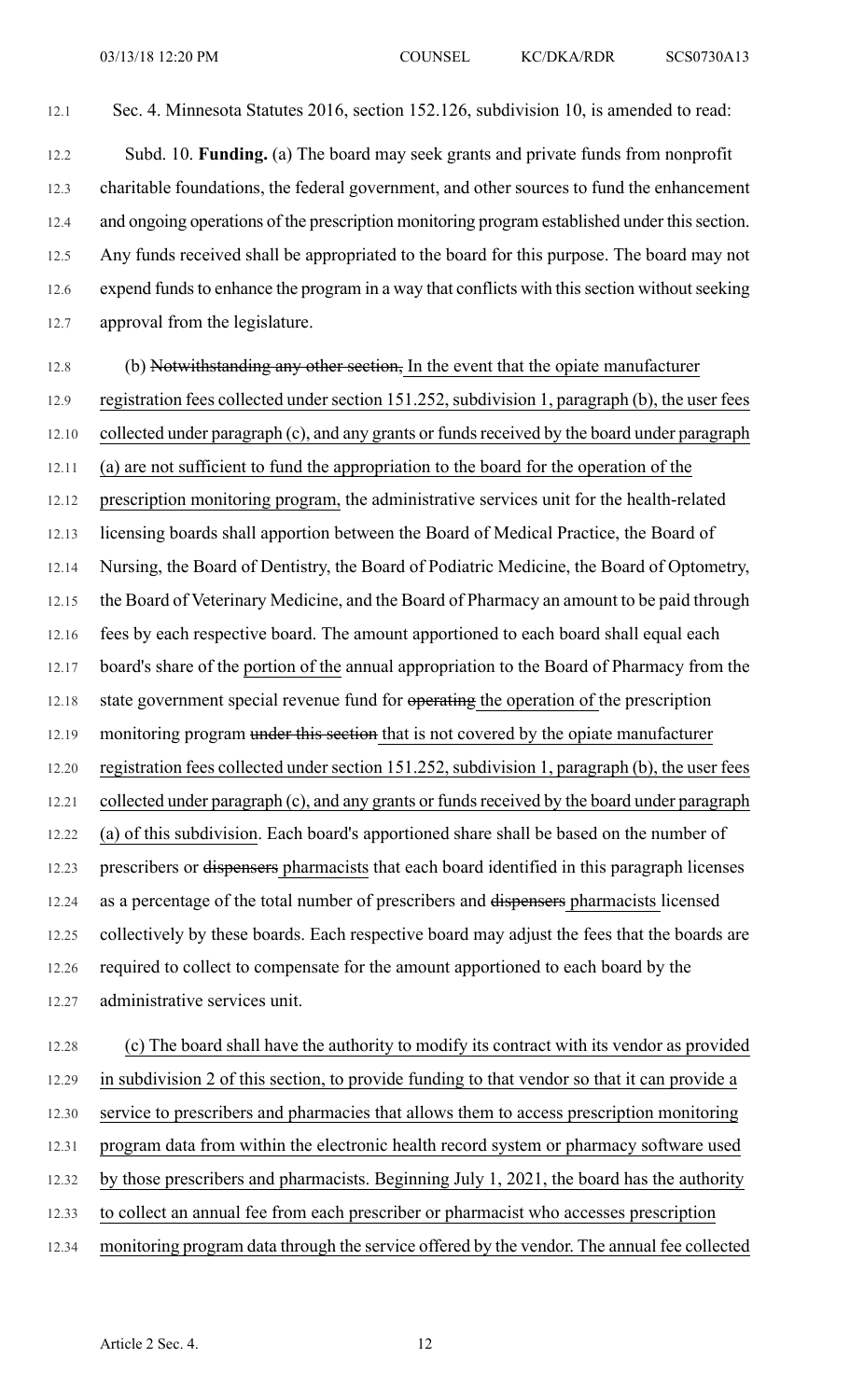| 13.1  | must not exceed \$25 per user. The fees collected by the board under this paragraph shall         |
|-------|---------------------------------------------------------------------------------------------------|
| 13.2  | be deposited in the state government special revenue fund.                                        |
|       |                                                                                                   |
| 13.3  | Sec. 5. APPROPRIATION.                                                                            |
| 13.4  | (a) \$ is appropriated from the state government special revenue fund to the Board                |
| 13.5  | of Pharmacy in fiscal year 2019 for the operation of the prescription monitoring program.         |
| 13.6  | (b) \$ is appropriated from the state government special revenue fund to the Board                |
| 13.7  | of Pharmacy in fiscal year 2019 for the purpose of contracting with its prescription monitoring   |
| 13.8  | program vendor to provide a service to prescribers and pharmacists allowing them to have          |
| 13.9  | access to that program's data from within their electronic health records and pharmacy            |
| 13.10 | software systems.                                                                                 |
| 13.11 | <b>ARTICLE 3</b>                                                                                  |
|       |                                                                                                   |
| 13.12 | <b>OTHER OPIATE PROVISIONS</b>                                                                    |
| 13.13 | Section 1. Minnesota Statutes 2016, section 152.11, subdivision 1, is amended to read:            |
| 13.14 | Subdivision 1. General prescription requirements for controlled substances. (a) A                 |
| 13.15 | written prescription or an oral prescription reduced to writing, when issued for a controlled     |
| 13.16 | substance in Schedule II, III, IV, or V, is void unless (1) it is written in ink and contains the |
| 13.17 | name and address of the person for whose use it is intended; (2) it states the amount of the      |
| 13.18 | controlled substance to be compounded or dispensed, with directions for its use; (3) if a         |
| 13.19 | written prescription, it contains the handwritten signature, address, and federal registry        |
| 13.20 | number of the prescriber and a designation of the branch of the healing art pursued by the        |
| 13.21 | prescriber; and if an oral prescription, the name and address of the prescriber and a             |
| 13.22 | designation of the prescriber's branch of the healing art; and (4) it shows the date when         |
| 13.23 | signed by the prescriber, or the date of acceptance in the pharmacy if an oral prescription.      |
| 13.24 | (b) An electronic prescription for a controlled substance in Schedule II, III, IV, or V is        |
| 13.25 | void unless it complies with the standards established pursuant to section 62J.497 and with       |
| 13.26 | those portions of Code of Federal Regulations, title 21, parts 1300, 1304, 1306, and 1311,        |
| 13.27 | that pertain to electronic prescriptions.                                                         |
| 13.28 | (c) A prescription for a controlled substance in Schedule II, III, IV, or V that is transmitted   |
| 13.29 | by facsimile, either computer to facsimile machine or facsimile machine to facsimile machine,     |
| 13.30 | is void unless it complies with the applicable requirements of Code of Federal Regulations,       |
| 13.31 | title 21, part 1306.                                                                              |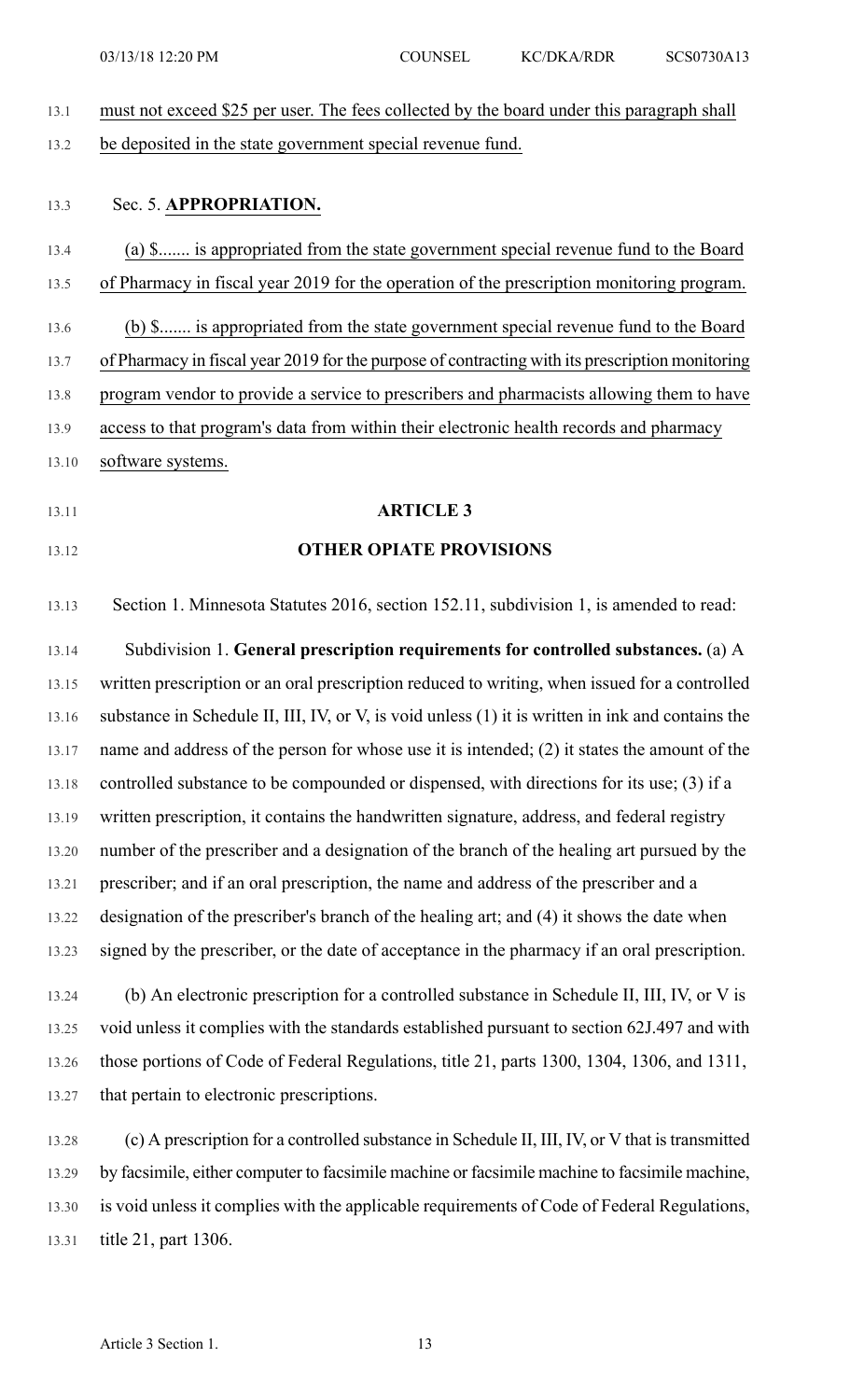14.1 (d) Every licensed pharmacy that dispenses a controlled substance prescription shall 14.2 retain the original prescription in a file for a period of not less than two years, open to 14.3 inspection by any officer of the state, county, or municipal government whose duty it is to 14.4 aid and assist with the enforcement of this chapter. An original electronic or facsimile 14.5 prescription may be stored in an electronic database, provided that the database provides a 14.6 means by which original prescriptions can be retrieved, as transmitted to the pharmacy, for 14.7 a period of not less than two years.

14.8 (e) Every licensed pharmacy shall distinctly label the container in which a controlled 14.9 substance is dispensed with the directions contained in the prescription for the use of that 14.10 controlled substance.

14.11 (f) No prescription for an opiate or narcotic pain reliever listed in Schedules II through

14.12 IV of section 152.02 shall be dispensed more than 30 days after the date on which the

14.13 prescription was issued. After 30 days from the date of issuance of the prescription, no

14.14 additional authorizations may be accepted for that prescription. If continued therapy is

14.15 necessary, a new prescription must be issued by the prescriber.

14.16 Sec. 2. Minnesota Statutes 2016, section 152.11, subdivision 2, is amended to read:

14.17 Subd. 2. **Prescription requirements for Schedule III or IV controlled substances.** 14.18 No person may dispense a controlled substance included in Schedule III or IV of section 14.19 152.02 without a prescription issued, as permitted under subdivision 1, by a doctor of 14.20 medicine, a doctor of osteopathic medicine licensed to practice medicine, a doctor of dental 14.21 surgery, a doctor of dental medicine, a doctor of podiatry, a doctor of optometry limited to 14.22 Schedule IV, or a doctor of veterinary medicine, lawfully licensed to prescribe in this state 14.23 or from a practitioner licensed to prescribe controlled substances by the state in which the 14.24 prescription is issued, and having a current federal drug enforcement administration 14.25 registration number. Such prescription may not be dispensed or refilled except with the 14.26 documented consent of the prescriber, and in no event more than six months after the date 14.27 on which such prescription was issued and no such prescription may be refilled more than 14.28 five times.

14.29 Sec. 3. Minnesota Statutes 2016, section 152.126, subdivision 1, is amended to read: 14.30 Subdivision 1. **Definitions.** (a) For purposes of this section, the terms defined in this 14.31 subdivision have the meanings given.

14.32 (b) "Board" means the Minnesota State Board of Pharmacy established under chapter 14.33 151.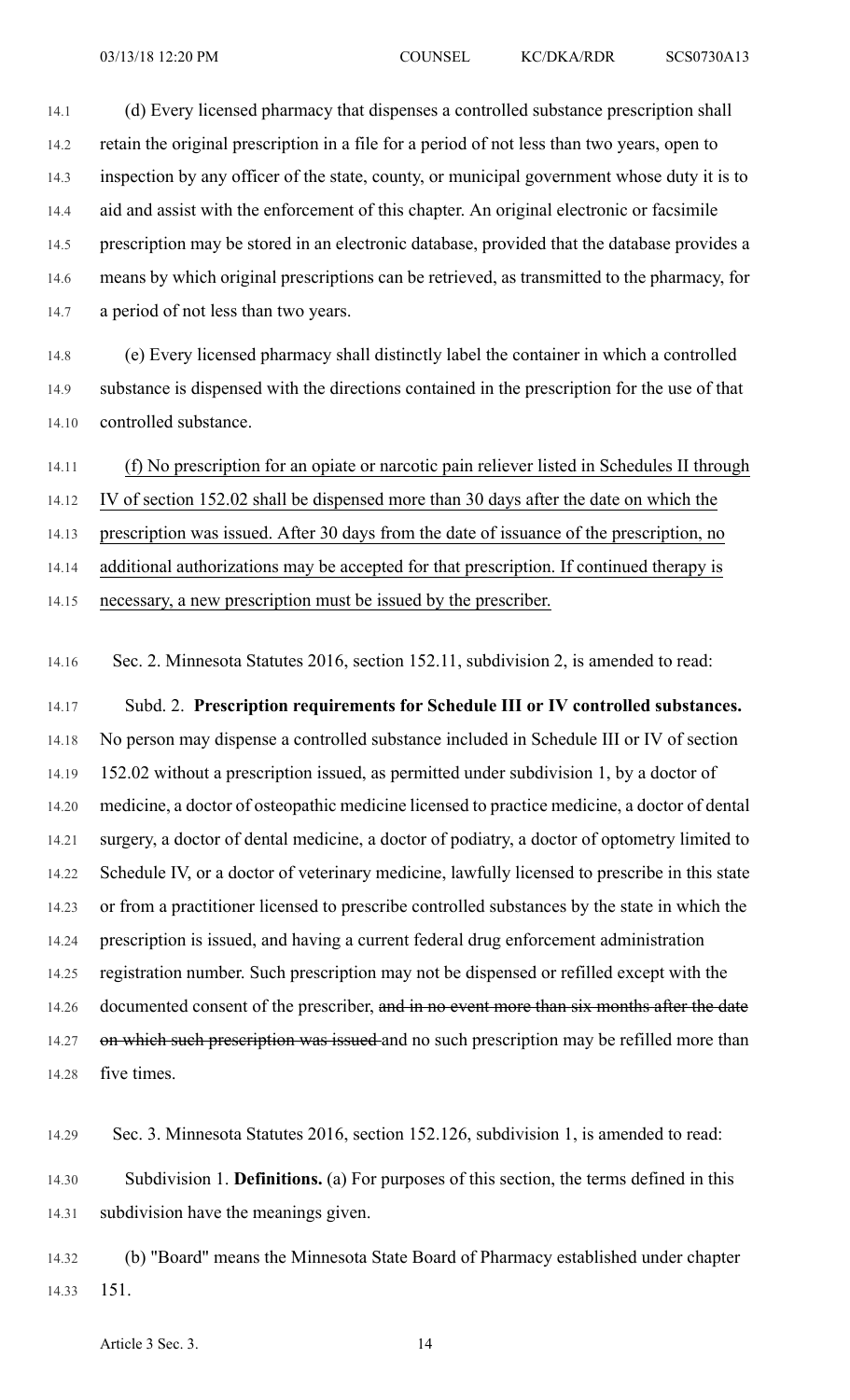15.1 (c) "Controlled substances" means those substances listed in section 152.02, subdivisions 15.2 3 to 6, and those substances defined by the board pursuant to section 152.02, subdivisions 15.3 7, 8, and 12. For the purposes of this section, controlled substances includes butalbital and 15.4 gabapentin.

15.5 (d) "Dispense" or "dispensing" has the meaning given in section 151.01, subdivision 15.6 30. Dispensing does not include the direct administering of a controlled substance to a 15.7 patient by a licensed health care professional.

15.8 (e) "Dispenser" means a person authorized by law to dispense a controlled substance, 15.9 pursuant to a valid prescription. For the purposes of thissection, a dispenser does not include 15.10 a licensed hospital pharmacy that distributes controlled substances for inpatient hospital 15.11 care or a veterinarian who is dispensing prescriptions under section 156.18.

15.12 (f) "Prescriber" means a licensed health care professional who is authorized to prescribe 15.13 a controlled substance under section 152.12, subdivision 1 or 2.

15.14 (g) "Prescription" has the meaning given in section 151.01, subdivision 16a.

15.15 (h) For purposes of this section, when the dispenser is a veterinarian or a veterinary

15.16 hospital, the term "patient" includes the animal for which the prescription is intended for

15.17 and the animal's owner or caretaker who arranged for the animal's veterinary care.

15.18 Sec. 4. Minnesota Statutes 2016, section 152.126, subdivision 4, is amended to read:

15.19 Subd. 4. **Dispenser reporting requirements; notice.** (a) Each dispenser must submit 15.20 the following data to the board or its designated vendor no later than the end of the next 15.21 business day after the drug is dispensed:

- 15.22 (1) name of the prescriber;
- 15.23 (2) national provider identifier of the prescriber;
- 15.24 (3) name of the dispenser;
- 15.25 (4) national provider identifier of the dispenser;
- 15.26 (5) prescription number;
- 15.27 (6) name of the patient for whom the prescription was written;
- 15.28 (7) address of the patient for whom the prescription was written;
- 15.29 (8) date of birth of the patient for whom the prescription was written;
- 15.30 (9) date the prescription was written;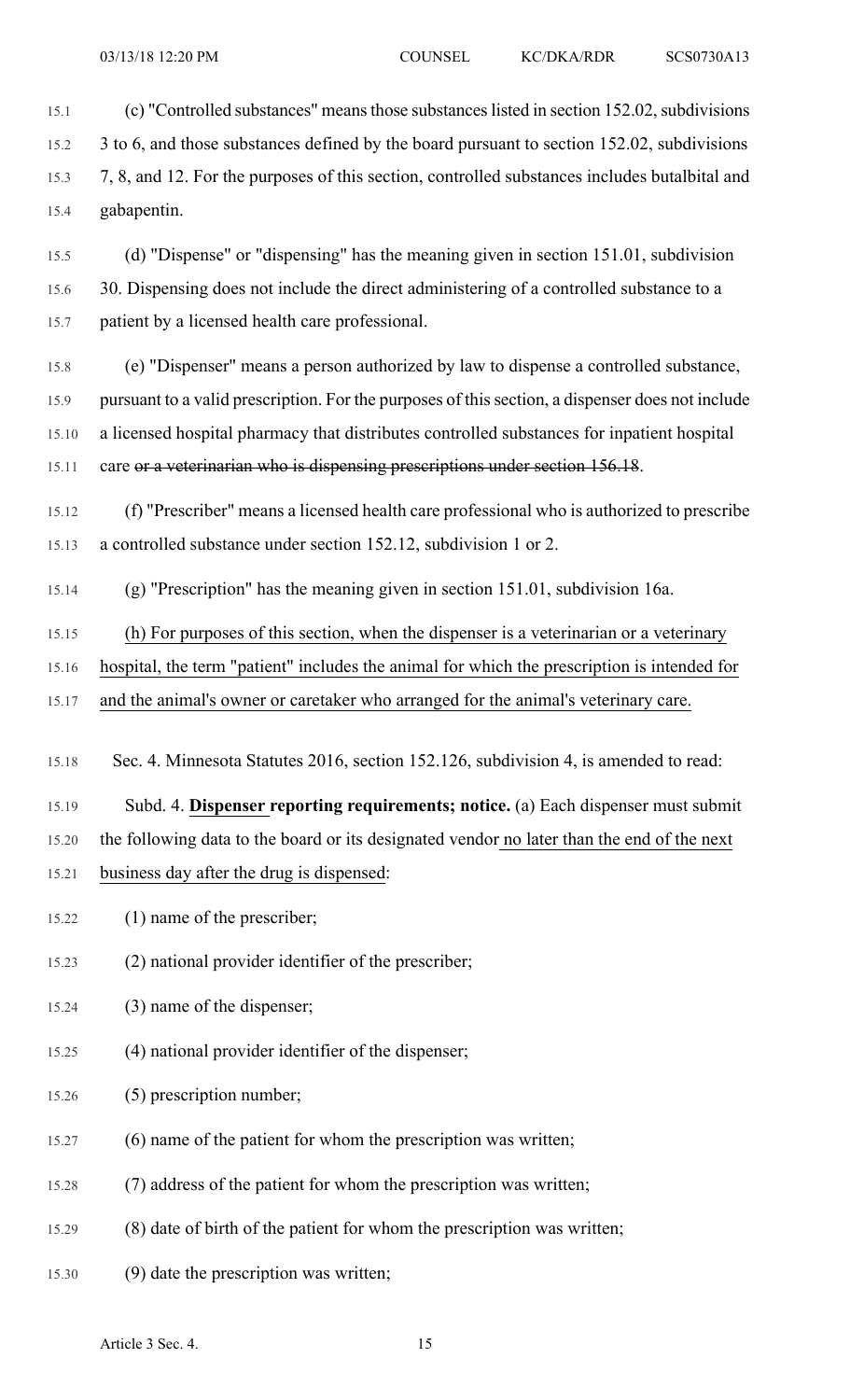- 16.1 (10) date the prescription was filled;
- 16.2 (11) name and strength of the controlled substance;
- 16.3 (12) quantity of controlled substance prescribed;
- 16.4 (13) quantity of controlled substance dispensed; and
- 16.5 (14) number of days supply.

16.6 (b) The dispenser must submit the required information by a procedure and in a format 16.7 established by the board. The board may allow dispensers to omit data listed in this 16.8 subdivision or may require the submission of data not listed in this subdivision provided 16.9 the omission or submission is necessary for the purpose of complying with the electronic 16.10 reporting or data transmission standards of the American Society for Automation in 16.11 Pharmacy, the National Council on Prescription Drug Programs, or other relevant national 16.12 standard-setting body.

16.13 (c) A dispenser is not required to submit this data for those controlled substance 16.14 prescriptions dispensed for:

16.15 (1) individuals residing in a health care facility as defined in section 151.58, subdivision 16.16 2, paragraph (b), when a drug is distributed through the use of an automated drug distribution 16.17 system according to section 151.58; and

16.18 (2) individuals receiving a drug sample that was packaged by a manufacturer and provided 16.19 to the dispenser for dispensing as a professional sample pursuant to Code of Federal 16.20 Regulations, title 21, part 203, subpart D.

16.21 (d) A dispenser must provide to the patient for whom the prescription was written a 16.22 conspicuous notice of the reporting requirements of this section and notice that the 16.23 information may be used for program administration purposes.

16.24 Sec. 5. Minnesota Statutes 2016, section 152.126, is amended by adding a subdivision to 16.25 read:

## 16.26 Subd. 4a. **Law enforcement reporting requirements.** (a) A law enforcement officer

16.27 who, while acting in an official capacity, encounters an individual who the law enforcement

16.28 officer believes is undergoing or has immediately experienced an opioid-related drug

16.29 overdose or receives a report of a stolen controlled substance prescription, shall report to

- 16.30 the law enforcement agency that employs the officer the following:
- 16.31 (1) the name and date of birth, if applicable, for any individual: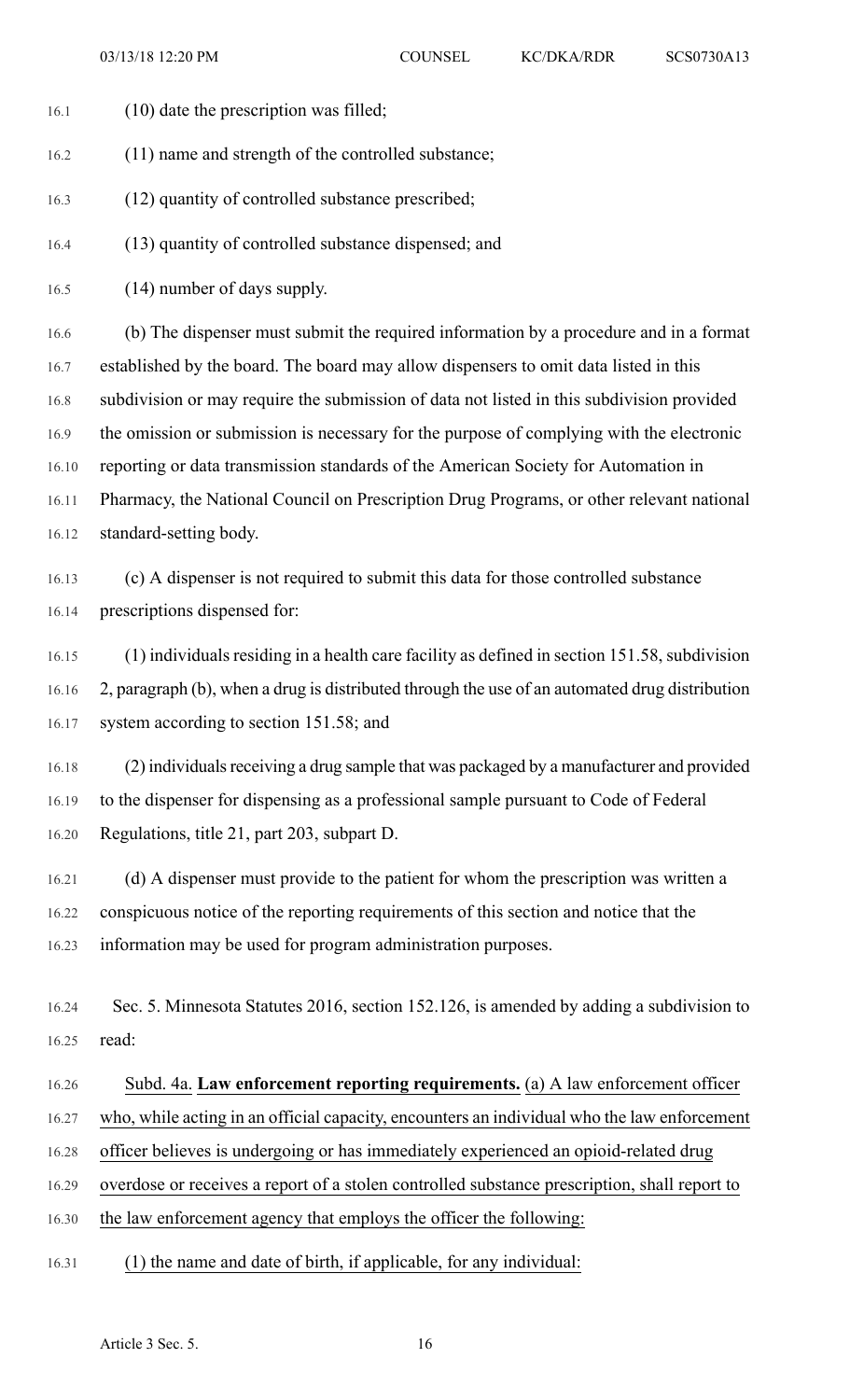03/13/18 12:20 PM COUNSEL KC/DKA/RDR SCS0730A13

| 17.1  | (i) who experienced an opioid-related drug overdose;                                           |
|-------|------------------------------------------------------------------------------------------------|
| 17.2  | (ii) who died as a result of using a narcotic drug;                                            |
| 17.3  | (iii) who filed a report of a stolen controlled substance prescription; or                     |
| 17.4  | (iv) for whom a prescription drug related to an event under items (i) to (iii) was             |
| 17.5  | prescribed; and                                                                                |
| 17.6  | (2) the name of the prescriber, the prescription number, and the name of the drug as it        |
| 17.7  | appears on the prescription order or prescription container if a container was in the vicinity |
| 17.8  | of the overdose or death, or if the controlled substance prescription was reported stolen.     |
| 17.9  | (b) The law enforcement agency receiving the information under paragraph (a) shall             |
| 17.10 | submit the information to the board or its designated vendor by a procedure and in a format    |
| 17.11 | established by the board. If the law enforcement agency determines that submitting the         |
| 17.12 | information would interfere with an active criminal investigation, the law enforcement         |
| 17.13 | agency may postpone submitting the information until the investigation is concluded.           |
| 17.14 | Sec. 6. Minnesota Statutes 2016, section 152.126, subdivision 5, is amended to read:           |
| 17.15 | Subd. 5. Use of data by board. (a) The board shall develop and maintain a database of          |
| 17.16 | the data reported under subdivision subdivisions 4 and 4a. The board shall maintain data       |
| 17.17 | that could identify an individual prescriber or dispenser in encrypted form. Except as         |
| 17.18 | otherwise allowed under subdivision 6, the database may be used by permissible users           |
| 17.19 | identified under subdivision 6 for the identification of:                                      |
| 17.20 | (1) individuals receiving prescriptions for controlled substances from prescribers who         |
| 17.21 | subsequently obtain controlled substances from dispensers in quantities or with a frequency    |
| 17.22 | inconsistent with generally recognized standards of use for those controlled substances,       |
| 17.23 | including standards accepted by national and international pain management associations;       |
| 17.24 | and                                                                                            |
| 17.25 | (2) individuals presenting forged or otherwise false or altered prescriptions for controlled   |
| 17.26 | substances to dispensers.                                                                      |
| 17.27 | (b) No permissible user identified under subdivision 6 may access the database for the         |
| 17.28 | sole purpose of identifying prescribers of controlled substances for unusual or excessive      |
| 17.29 | prescribing patterns without a valid search warrant or court order.                            |
| 17.30 | (c) No personnel of a state or federal occupational licensing board or agency may access       |
| 17.31 | the database for the purpose of obtaining information to be used to initiate a disciplinary    |
| 17.32 | action against a prescriber.                                                                   |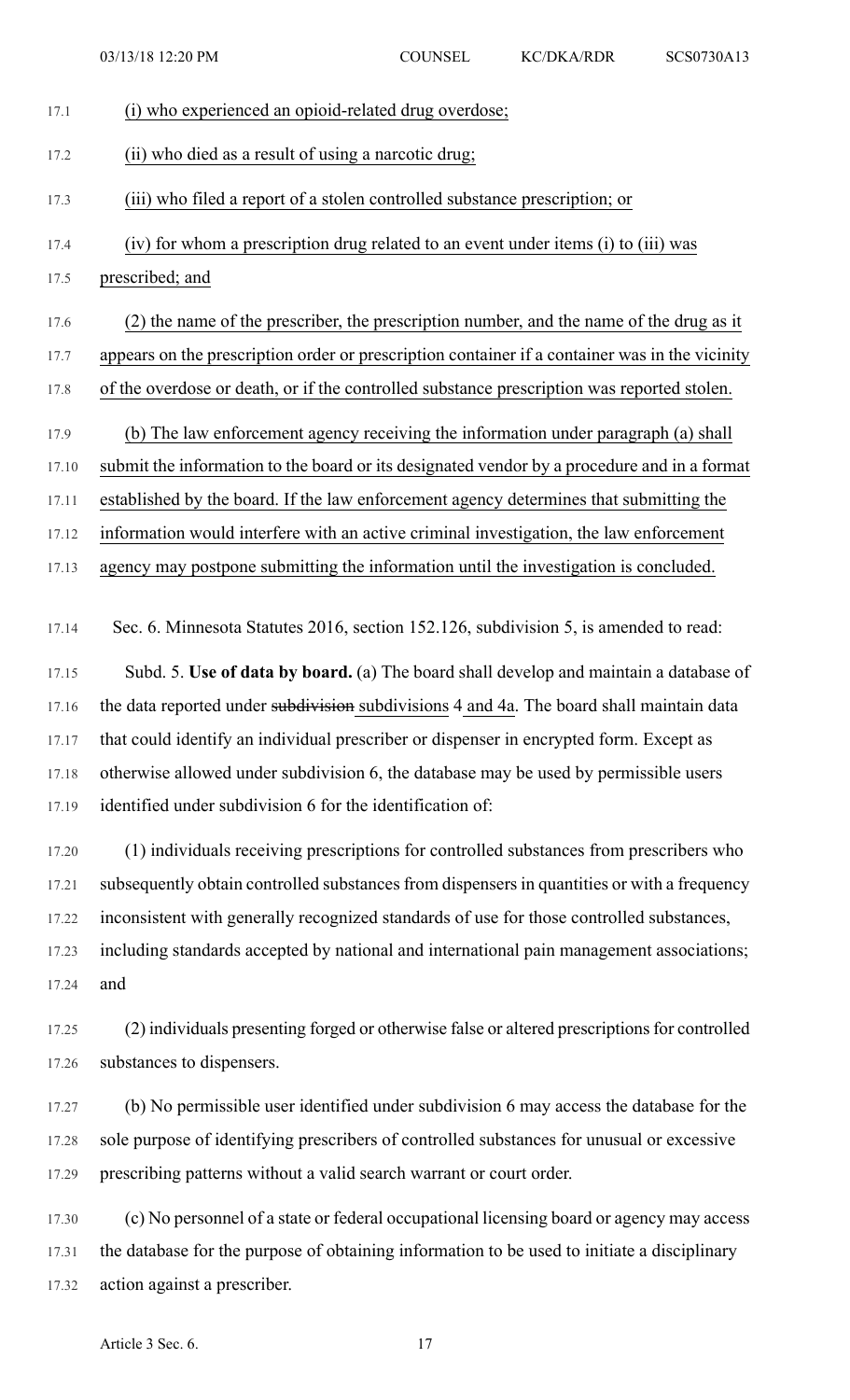18.1 (d) Data reported under subdivisions ubdivisions 4 and 4a shall be made available to 18.2 permissible users for a 12-month period beginning the day the data was received and ending 18.3 12 months from the last day of the month in which the data was received, except that 18.4 permissible users defined in subdivision 6, paragraph (b), clauses (6) and (7), may use all 18.5 data collected under this section for the purposes of administering, operating, and maintaining 18.6 the prescription monitoring program and conducting trend analyses and other studies 18.7 necessary to evaluate the effectiveness of the program.

18.8 (e) Data reported during the period January 1, 2015, through December 31, 2018, may 18.9 be retained through December 31, 2019, in an identifiable manner. Effective January 1, 18.10 2020, data older than 24 months must be destroyed. Data reported on or after January 1, 18.11 2020, must be destroyed no later than 12 months from the date the data was received.

18.12 Sec. 7. Minnesota Statutes 2016, section 152.126, subdivision 6, is amended to read:

18.13 Subd. 6. **Access to reporting system data.** (a) Except as indicated in this subdivision, 18.14 the data submitted to the board under subdivisions a ubdivisions 4 and 4a is private data on 18.15 individuals as defined in section 13.02, subdivision 12, and not subject to public disclosure.

18.16 (b) Except as specified in subdivision 5, the following persons shall be considered 18.17 permissible users and may access the data submitted under subdivisions subdivisions 4 and 18.18 4a in the same or similar manner, and for the same or similar purposes, as those persons 18.19 who are authorized to access similar private data on individuals under federal and state law:

18.20 (1) a prescriber or an agent or employee of the prescriber to whom the prescriber has 18.21 delegated the task of accessing the data, to the extent the information relates specifically to 18.22 a current patient, to whom the prescriber is:

18.23 (i) prescribing or considering prescribing any controlled substance;

18.24 (ii) providing emergency medical treatment for which access to the data may be necessary;

18.25 (iii) providing care, and the prescriber has reason to believe, based on clinically valid 18.26 indications, that the patient is potentially abusing a controlled substance; or

18.27 (iv) providing other medical treatment for which access to the data may be necessary 18.28 for a clinically valid purpose and the patient has consented to access to the submitted data, 18.29 and with the provision that the prescriber remains responsible for the use or misuse of data 18.30 accessed by a delegated agent or employee;

18.31 (2) a dispenser or an agent or employee of the dispenser to whom the dispenser has 18.32 delegated the task of accessing the data, to the extent the information relates specifically to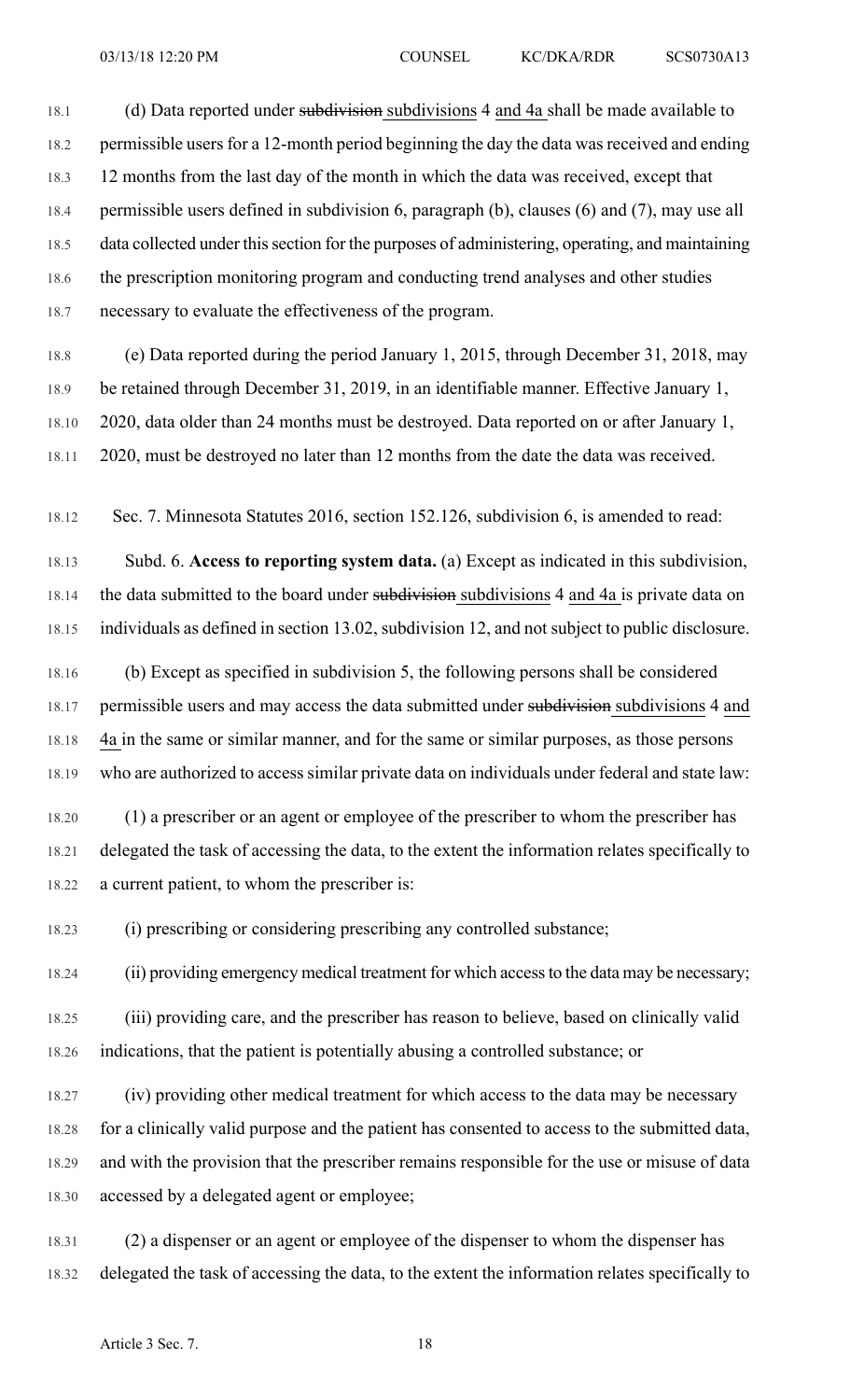19.1 a current patient to whom that dispenser is dispensing or considering dispensing any 19.2 controlled substance and with the provision that the dispenser remains responsible for the 19.3 use or misuse of data accessed by a delegated agent or employee;

19.4 (3) a licensed pharmacist who is providing pharmaceutical care for which access to the 19.5 data may be necessary to the extent that the information relates specifically to a current 19.6 patient for whom the pharmacist is providing pharmaceutical care: (i) if the patient has 19.7 consented to accessto the submitted data; or (ii) if the pharmacist is consulted by a prescriber 19.8 who is requesting data in accordance with clause (1);

19.9 (4) an individual who is the recipient of a controlled substance prescription for which 19.10 data was submitted under subdivision 4, or a guardian of the individual, parent or guardian 19.11 of a minor, or health care agent of the individual acting under a health care directive under 19.12 chapter 145C. For purposes of this clause, access by individuals includes persons in the 19.13 definition of an individual under section 13.02;

19.14 (5) personnel or designees of a health-related licensing board listed in section 214.01, 19.15 subdivision 2, or of the Emergency Medical Services Regulatory Board, assigned to conduct 19.16 a bona fide investigation of a complaint received by that board that alleges that a specific 19.17 licensee is impaired by use of a drug for which data is collected under subdivision 19.18 subdivisions 4 and 4a, has engaged in activity that would constitute a crime as defined in 19.19 section 152.025, or has engaged in the behavior specified in subdivision 5, paragraph (a);

19.20 (6) personnel of the board engaged in the collection, review, and analysis of controlled 19.21 substance prescription information as part of the assigned duties and responsibilities under 19.22 this section;

19.23 (7) authorized personnel of a vendor under contract with the state of Minnesota who are 19.24 engaged in the design, implementation, operation, and maintenance of the prescription 19.25 monitoring program as part of the assigned duties and responsibilities of their employment, 19.26 provided that access to data is limited to the minimum amount necessary to carry out such 19.27 duties and responsibilities, and subject to the requirement of de-identification and time limit 19.28 on retention of data specified in subdivision 5, paragraphs (d) and (e);

19.29 (8) federal, state, and local law enforcement authorities acting pursuant to a valid search 19.30 warrant;

19.31 (9) personnel of the Minnesota health care programs assigned to use the data collected 19.32 under this section to identify and manage recipients whose usage of controlled substances 19.33 may warrant restriction to a single primary care provider, a single outpatient pharmacy, and 19.34 a single hospital;

Article 3 Sec. 7. 19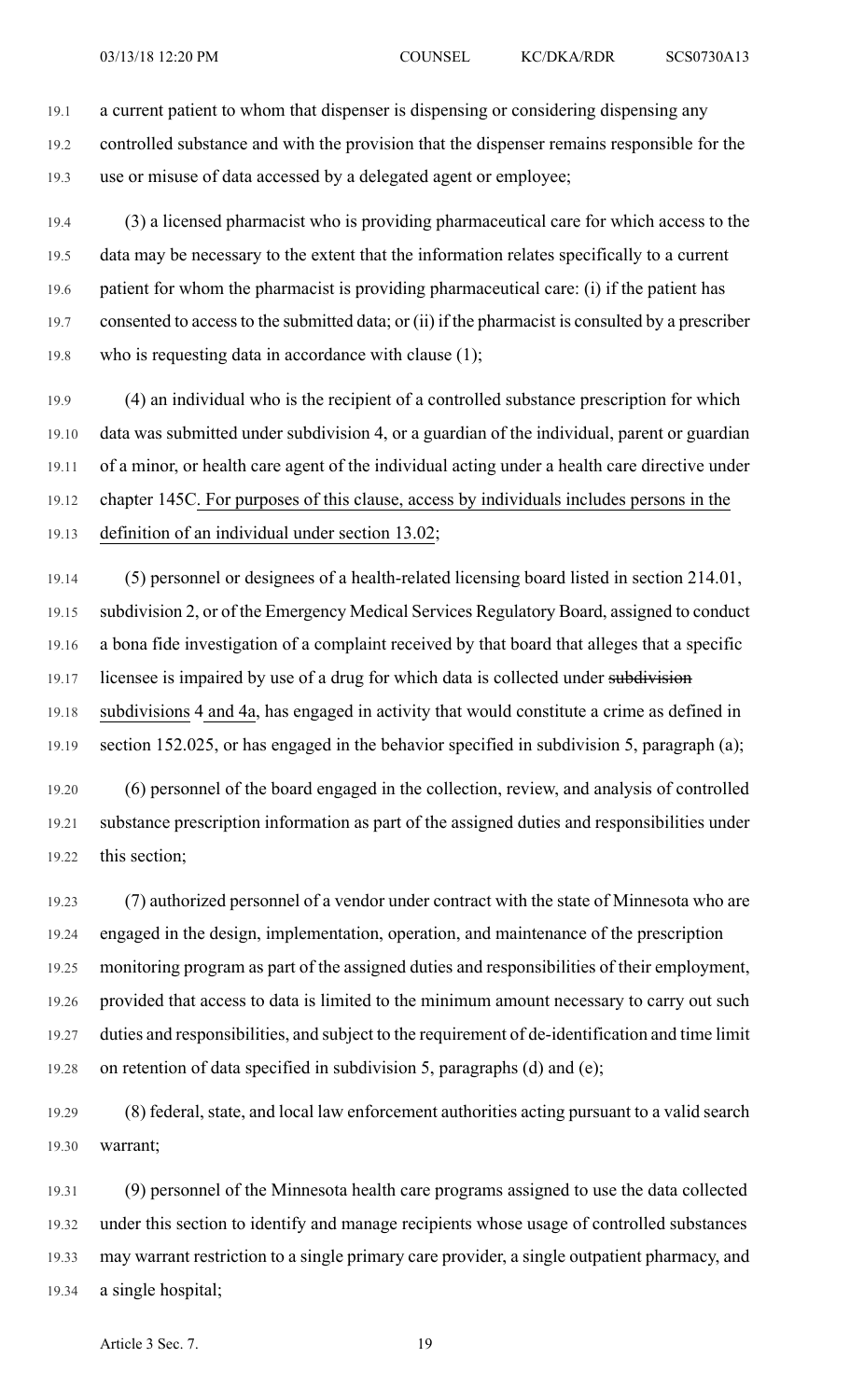20.1 (10) personnel of the Department of Human Services assigned to accessthe data pursuant  $20.2$  to paragraph (i);

20.3 (11) personnel of the health professionals services program established under section 20.4 214.31, to the extent that the information relates specifically to an individual who is currently 20.5 enrolled in and being monitored by the program, and the individual consents to access to 20.6 that information. The health professionals services program personnel shall not provide this 20.7 data to a health-related licensing board or the Emergency Medical Services Regulatory 20.8 Board, except as permitted under section 214.33, subdivision 3.; and

20.9 For purposes of clause (4), access by an individual includes persons in the definition of 20.10 an individual under section 13.02; and

20.11 (12) personnel or designees of a health-related licensing board listed in section 214.01, 20.12 subdivision 2, assigned to conduct a bona fide investigation of a complaint received by that 20.13 board that alleges that a specific licensee is inappropriately prescribing controlled substances 20.14 as defined in this section.

20.15 (c) By July 1, 2017, every prescriber licensed by a health-related licensing board listed 20.16 in section 214.01, subdivision 2, practicing within this state who is authorized to prescribe 20.17 controlled substances for humans and who holds a current registration issued by the federal 20.18 Drug Enforcement Administration, and every pharmacist licensed by the board and practicing 20.19 within the state, shall register and maintain a user account with the prescription monitoring 20.20 program. Data submitted by a prescriber, pharmacist, or their delegate during the registration 20.21 application process, other than their name, license number, and license type, is classified 20.22 as private pursuant to section 13.02, subdivision 12.

20.23 (d) Notwithstanding paragraph (b), a prescriber or an agent or employee of the prescriber 20.24 to whom the prescriber has delegated the task of accessing the data, must access the data 20.25 submitted under subdivision 4 or 4a to the extent the information relates specifically to the 20.26 patient before the prescriber issues a prescription order for a controlled substance to the 20.27 patient. This paragraph does not apply if:

20.28 (1) the patient is receiving hospice care;

20.29 (2) the prescription order is for a number of doses that is intended to last the patient three

20.30 days or less and is not subject to a refill;

- 20.31 (3) the controlled substance is lawfully administered by injection, ingestion, or any other
- 20.32 means to the patient by the prescriber, a pharmacist, or by the patient at the direction of a
- 20.33 prescriber and in the presence of the prescriber or pharmacist;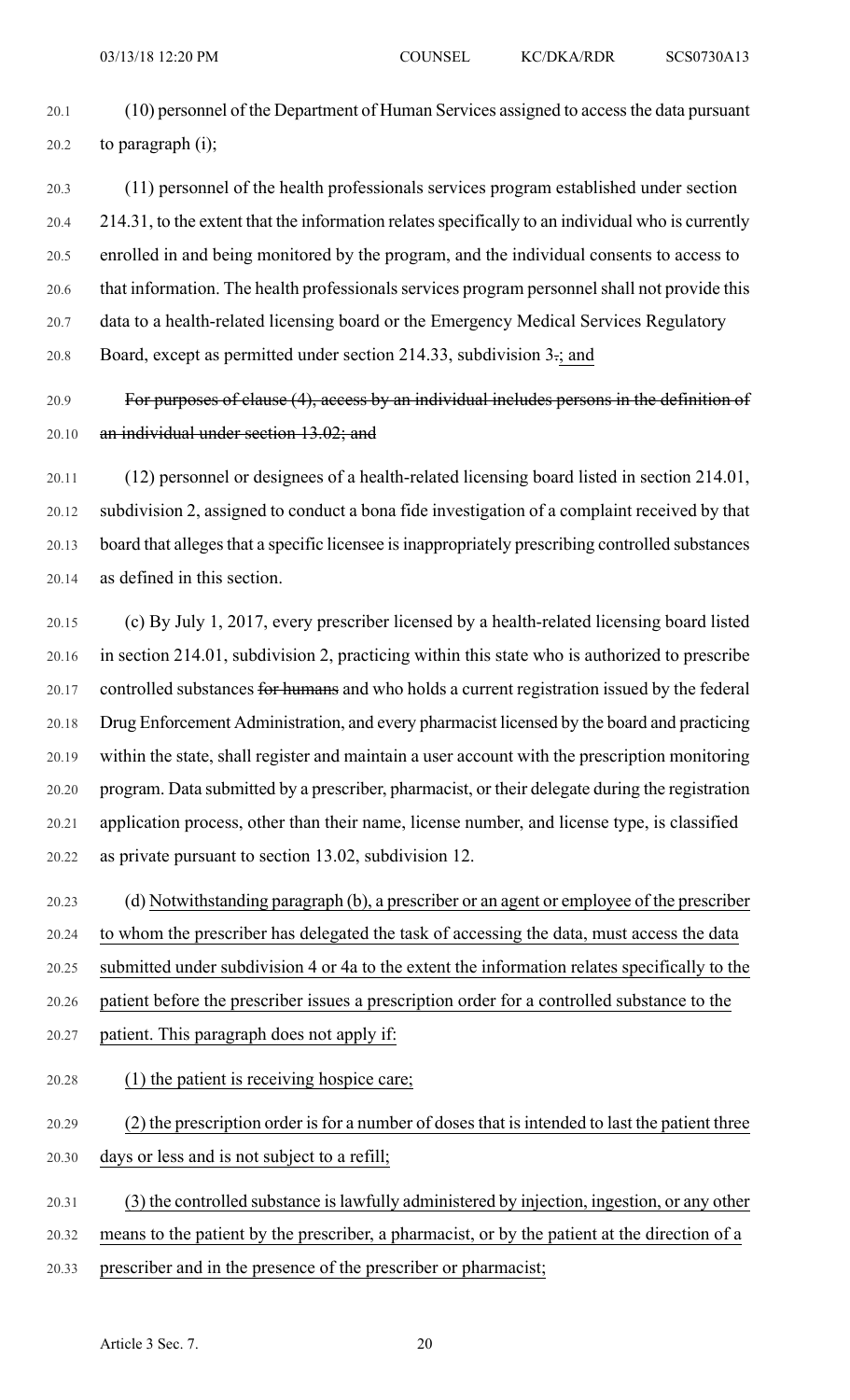## 21.1 (4) due to an emergency, it is not possible for the prescriber to review the data before 21.2 the prescriber issues the prescription order for the patient; or 21.3 (5) the prescriber is unable to access the data due to operational or other technological

21.4 failure of the program so long as the prescriber reports the failure to the board.

21.5 (e) Only permissible users identified in paragraph (b), clauses  $(1)$ ,  $(2)$ ,  $(3)$ ,  $(6)$ ,  $(7)$ ,  $(9)$ , 21.6 and (10), may directly access the data electronically. No other permissible users may directly 21.7 access the data electronically. If the data is directly accessed electronically, the permissible 21.8 user shall implement and maintain a comprehensive information security program that 21.9 contains administrative, technical, and physical safeguards that are appropriate to the user's 21.10 size and complexity, and the sensitivity of the personal information obtained. The permissible 21.11 user shall identify reasonably foreseeable internal and external risks to the security, 21.12 confidentiality, and integrity of personal information that could result in the unauthorized 21.13 disclosure, misuse, or other compromise of the information and assess the sufficiency of 21.14 any safeguards in place to control the risks.

21.15  $\left(\mathbf{e}\right)$  (f) The board shall not release data submitted under subdivision 4 unless it is provided 21.16 with evidence, satisfactory to the board, that the person requesting the information is entitled 21.17 to receive the data.

21.18  $(f)$  (g) The board shall maintain a log of all persons who access the data for a period of 21.19 at least three years and shall ensure that any permissible user complies with paragraph (c) 21.20 prior to attaining direct access to the data.

21.21 (g) (h) Section 13.05, subdivision 6, shall apply to any contract the board enters into 21.22 pursuant to subdivision 2. A vendor shall not use data collected under this section for any 21.23 purpose not specified in this section.

21.24 (h) (i) The board may participate in an interstate prescription monitoring program data 21.25 exchange system provided that permissible users in other states have access to the data only 21.26 as allowed under this section, and that section 13.05, subdivision 6, applies to any contract 21.27 or memorandum of understanding that the board enters into under this paragraph.

21.28  $(i)$  (j) With available appropriations, the commissioner of human services shall establish 21.29 and implement a system through which the Department of Human Services shall routinely 21.30 access the data for the purpose of determining whether any client enrolled in an opioid 21.31 treatment program licensed according to chapter 245A has been prescribed or dispensed a 21.32 controlled substance in addition to that administered or dispensed by the opioid treatment 21.33 program. When the commissioner determines there have been multiple prescribers or multiple 21.34 prescriptions of controlled substances, the commissioner shall: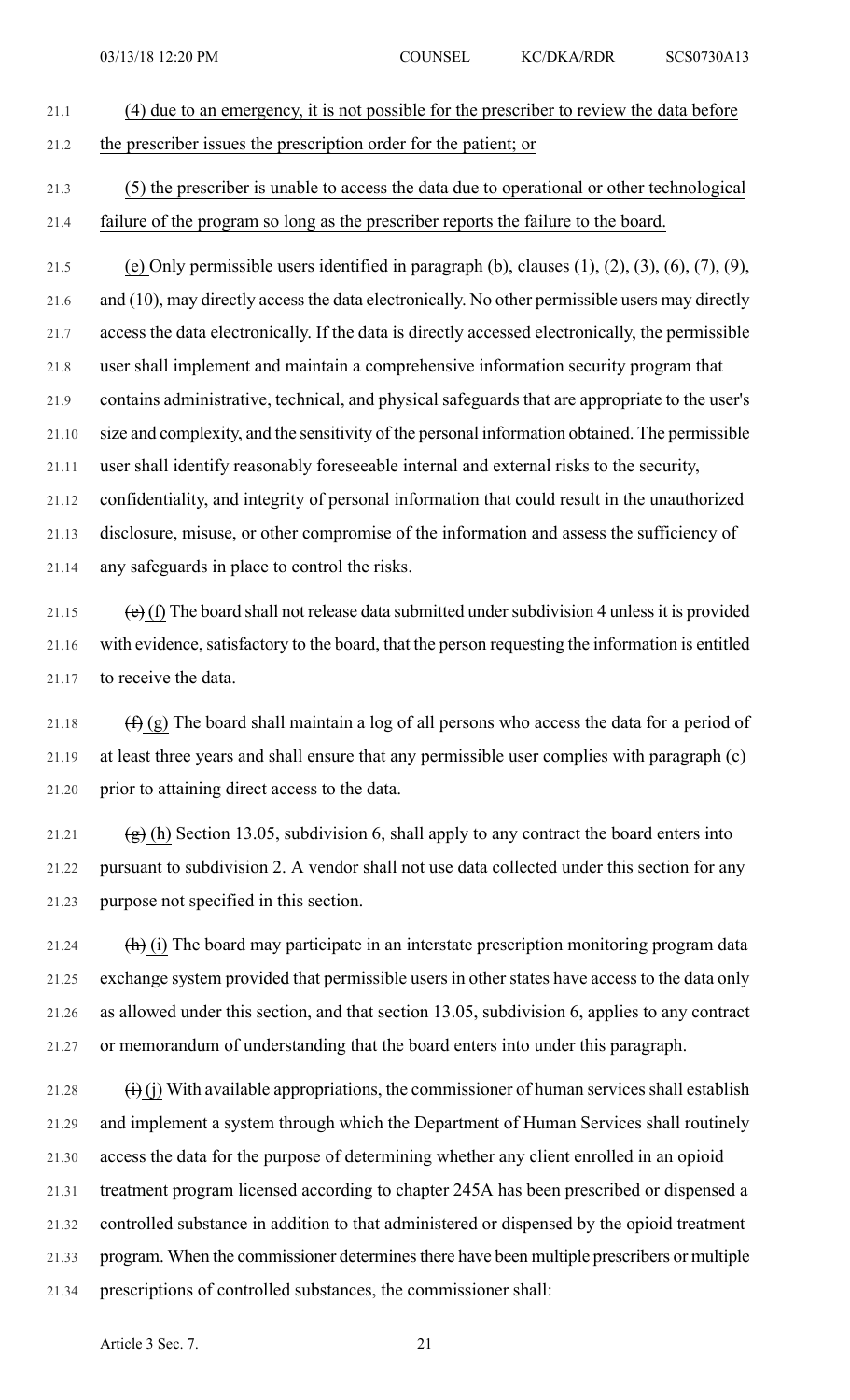22.1 (1) inform the medical director of the opioid treatment program only that the

22.2 commissioner determined the existence of multiple prescribers or multiple prescriptions of 22.3 controlled substances; and

22.4 (2) direct the medical director of the opioid treatment program to access the data directly, 22.5 review the effect of the multiple prescribers or multiple prescriptions, and document the 22.6 review.

22.7 If determined necessary, the commissioner of human services shall seek a federal waiver 22.8 of, or exception to, any applicable provision of Code of Federal Regulations, title 42, section 22.9 2.34, paragraph (c), prior to implementing this paragraph.

22.10  $\qquad (i)$  (k) The board shall review the data submitted under subdivision 4 on at least a 22.11 quarterly basis and shall establish criteria, in consultation with the advisory task force, for 22.12 referring information about a patient to prescribers and dispensers who prescribed or 22.13 dispensed the prescriptions in question if the criteria are met.

22.14 Sec. 8. Laws 2017, First Special Session chapter 6, article 12, section 2, subdivision 4, is 22.15 amended to read:

22.16 Subd. 4. **Limit on quantity of opiates prescribed for acute dental and ophthalmic** 22.17 **pain.** (a) When used for the treatment of acute pain, prescriptions for opiates or narcotic 22.18 pain relievers listed in Schedules II through IV in section 152.02 shall not exceed a seven-day 22.19 supply for an adult and shall not exceed a five-day supply for a minor under 18 years of 22.20 age.

22.21  $\left(\mathbf{a}\right)$  (b) Notwithstanding paragraph (a), when used for the treatment of acute dental pain 22.22 or acute pain associated with refractive surgery, prescriptions for opiate or narcotic pain 22.23 relievers listed in Schedules II through IV of section 152.02 shall not exceed a four-day 22.24 supply. The quantity prescribed shall be consistent with the dosage listed in the professional 22.25 labeling for the drug that has been approved by the United States Food and Drug 22.26 Administration.

22.27  $\qquad \qquad \textbf{(b)} \text{ (c) For the purposes of this subdivision, "acute pain" means pain resulting from}$ 22.28 disease, accidental or intentional trauma, surgery, or another cause, that the practitioner 22.29 reasonably expects to last only a short period of time. Acute pain does not include chronic 22.30 pain or pain being treated as part of cancer care, palliative care, or hospice or other end-of-life 22.31 care.

22.32 (c) Notwithstanding paragraph (a), if in the professional clinical judgment of a practitioner 22.33 more than a four-day supply of a prescription listed in Schedules II through IV of section